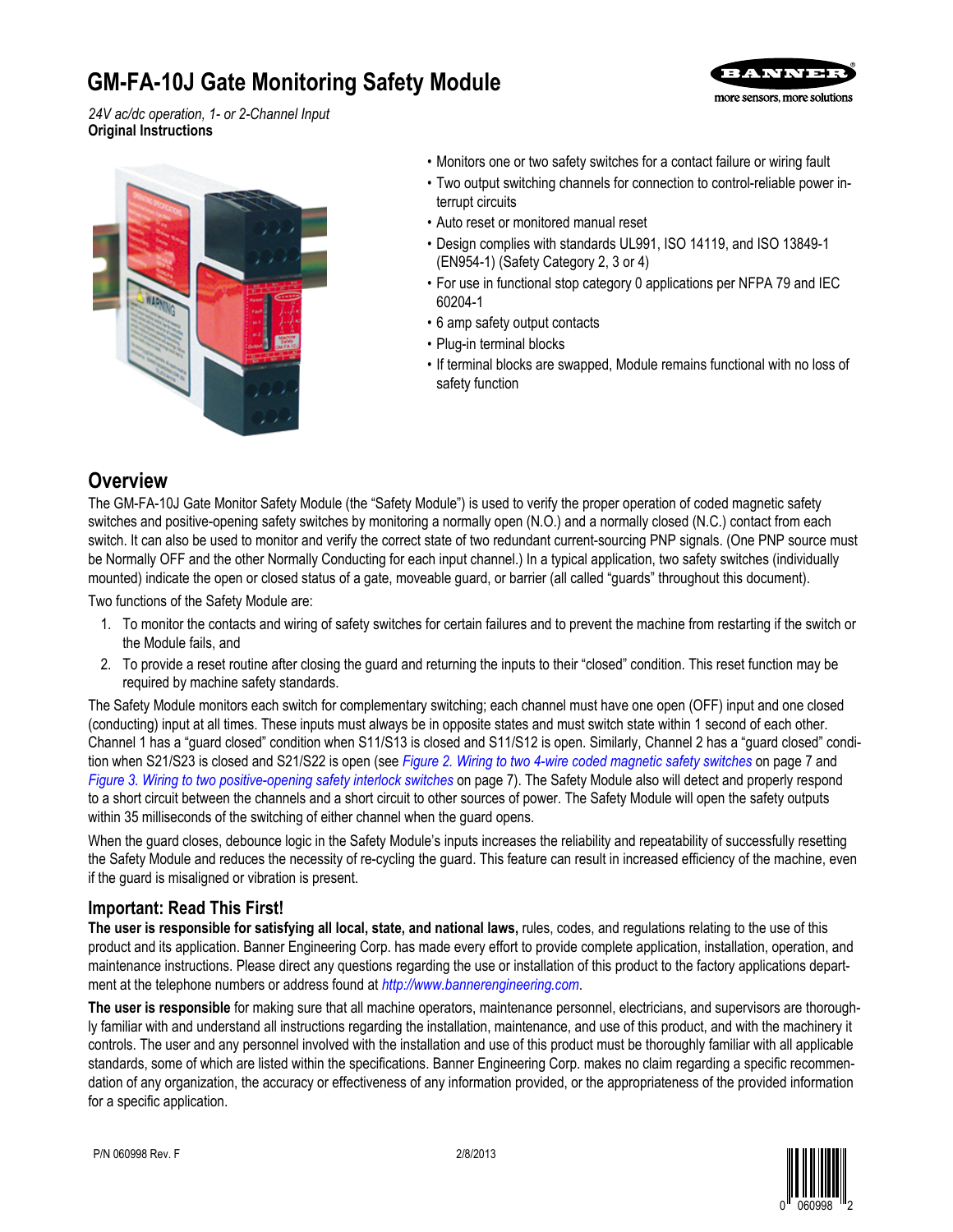### **Applicable U.S. Standards**

ANSI B11 Standards for Machine Tools Safety

Contact: Safety Director, AMT – The Association for Manufacturing Technology, 7901 Westpark Drive, McLean, VA 22102, Tel.: 703-893-2900

ANSI NFPA 79 Electrical Standard for Industrial Machinery

Contact: National Fire Protection Association, 1 Batterymarch Park, P.O. Box 9101, Quincy, MA 02269-9101, Tel.: 800-344-3555

ANSI/RIA R15.06 Safety Requirements for Industrial Robots and Robot Systems

Contact: Robotic Industries Association, 900 Victors Way, P.O. Box 3724, Ann Arbor, MI 48106, Tel.: 734-994-6088

### **Applicable International Standards**

ISO 12100-1 & -2 (EN 292-1 & -2) Safety of Machinery – Basic Concepts, General Principles for Design

IEC 60204-1 Electrical Equipment of Machines Part 1: General Requirements

ISO 13849-1 (EN 954-1) Safety-Related Parts of Control Systems

ISO 13855 (EN 999) The Positioning of Protective Equipment in Respect to Approach Speeds of Parts of the Human Body

ISO 14119 (EN 1088) Interlocking Devices Associated with Guards – Principles for Design and Selection

Also, request a type "C" standard for your specific machinery.

Contact: Global Engineering Documents, 15 Inverness Way East, Englewood, CO 80112-5704, Tel.: 800-854- 7179

### **Certificate of Adequacy**

This Safety Module datasheet (p/n 60998) satisfies the requirements of Machinery Directive 2006/42/EC, Section 1.7.4 — instructions.

### **Safety Circuit Integrity and ISO 13849-1 (EN954-1) Safety Circuit Principles**

Safety circuits involve the safety-related functions of a machine that minimize the level of risk of harm. These safety-related functions can prevent initiation, or they can stop or remove a hazard. The failure of a safety-related function or its associated safety circuit may result in an increased risk of harm.

The integrity of a safety circuit depends on several factors, including fault tolerance, risk reduction, reliable and well-tried components, well-tried safety principles, and other design considerations.

Depending on the level of risk associated with the machine or its operation, an appropriate level of safety circuit performance must be incorporated into its design. Standards that detail safety performance levels include ANSI/RIA R15.06 Industrial Robots, ANSI B11 Machine Tools, OSHA 29CFR1910.217 Mechanical Power Presses, and ISO 13849-1 (EN954-1) Safety-Related Parts of a Control System.

### **Safety Circuit Integrity Levels**

Safety circuits in International and European standards have been segmented into categories, depending on their ability to maintain their integrity in the event of a failure. The most recognized standard that details safety circuit integrity levels is ISO 13849-1 (EN954-1), which establishes five levels: Categories B, 1, 2, 3, and the most stringent, Category 4.

In the United States, the typical level of safety circuit integrity has been called "control reliability." Control reliability typically incorporates redundant control and self-checking circuitry and has been loosely equated to ISO 13849-1 Categories 3 and 4 (see CSA Z432 and ANSI B11.TR4).

If the requirements described by ISO 13849-1 (EN954-1) are to be implemented, a risk assessment must first be performed to determine the appropriate category, in order to ensure that the expected risk reduction is achieved. This risk assessment must also take into account national regulations, such as U.S. control reliability or European "C" level standards, to ensure that the minimum level of performance that has been mandated is complied with.

### **Fault Exclusion**

An important concept within the category requirements of ISO 13849-1 is the probability of the occurrence of the failure, which can be decreased using the "fault exclusion" method. This method assumes that the possibility of certain well-defined failure(s) can be reduced to a point where the resulting fault(s) can be disregarded.

**Fault exclusion** is a tool a designer can use during the development of the safety-related part of the control system and the risk assessment process. It allows the designer to eliminate the possibility of various failures and justify it through the risk assessment process to meet the requirements of Categories 2, 3 or 4. See ISO 13849-1/-2 for further information.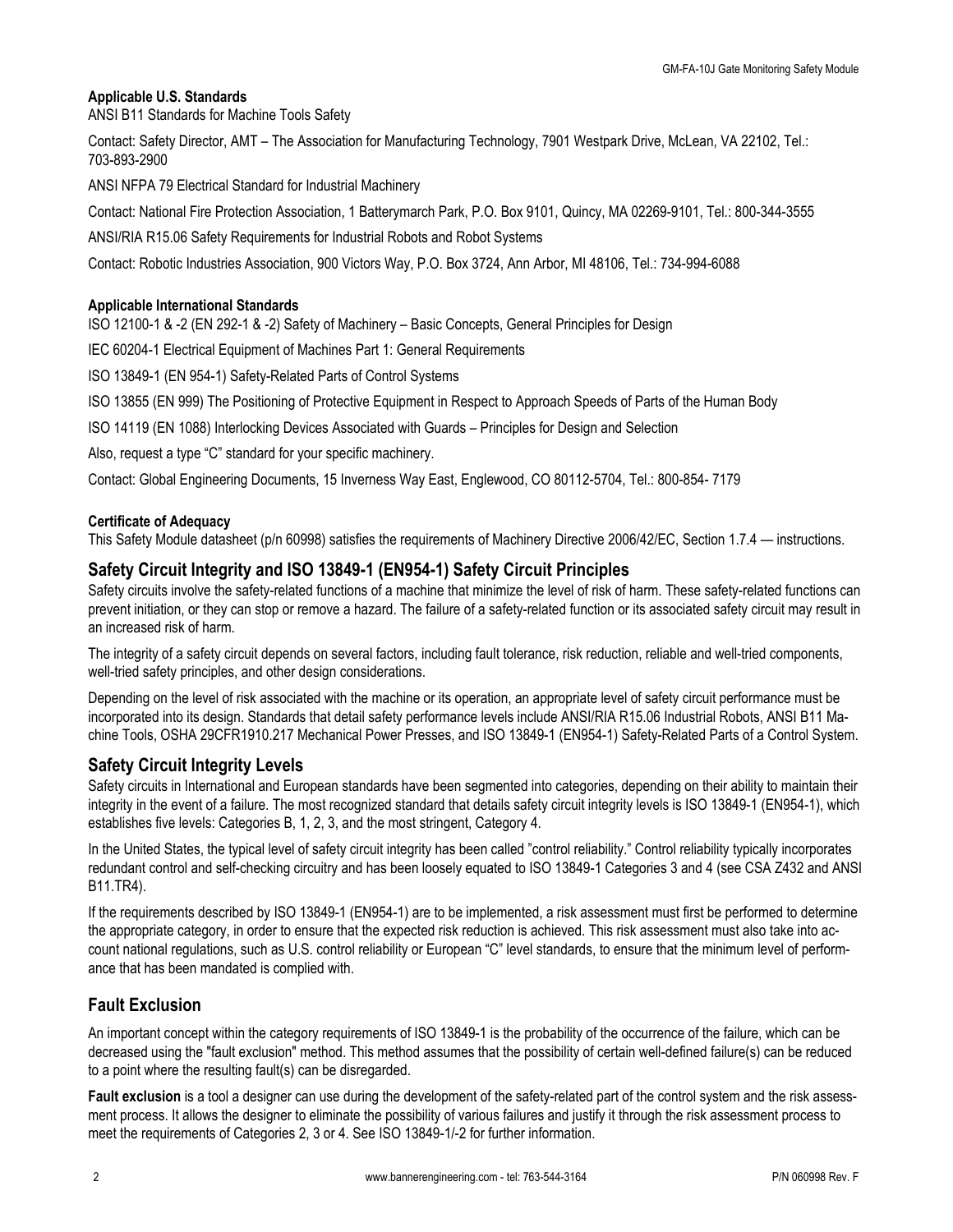## <span id="page-2-0"></span>**Configuration**



**Figure 1. GM-FA-10J Features and Terminal Locations**

The Safety Module may be configured via DIP switches for two-channel (redundant switches on a single guard), or one-channel operation (individual switches on two guards). In two-channel operation, each channel must switch within 3-second simultaneity of the other when the guard closes. If not, the guard must be re-opened and closed until the timing requirement is met. When the guard opens, the two channels operate concurrently (both channels must switch, but without the timing requirement).

In one-channel operation, each channel operates individually, except to reset the device (in which case both guards must be closed). If only one switch is being monitored, the closed input of the unused channel must be jumpered (S11/S13 or S21/S23).

The reset function has two options, selected by DIP switch: Automatic reset or Monitored Manual reset. See *[Figure 7. Wiring to the guarded machine](#page-8-0)* on page 9 for configuration information.

The reset input also can be used for an External Device Monitoring (EDM) circuit. The EDM circuit consists of a normally closed, force-guided contact from each device being controlled by the Safety Module, all wired in series with the Reset button

(if used) and terminated at terminals Y1 and Y2. See *[Figure 6. Alternate wiring for](#page-7-0) [two-channel monitoring of multiple guards](#page-7-0)* on page 8 for further information.

The output of the Safety Module consists of two redundant output switching channels, each of which is the series connection of two forced-guided relay contacts (K1 and K2 in *[Figure 6. Alternate wiring for two-channel monitoring of multiple](#page-7-0) [guards](#page-7-0)* on page 8). Each of the switching outputs is rated for up to 250V ac at up to 6 amps.



### **WARNING: Hazard Point**

**It must not be possible for personnel to reach any hazard point through an opened guard (or any opening) before hazardous machine motion has completely stopped.**

Please reference OSHA CFR 1910.217 and ANSI B11 standards for information on determining safety distances and safe opening sizes for your guarding devices.



### **WARNING: Safety Categories**

The level of safety circuit integrity can be greatly impacted by the design and installation of the safety devices and the means of interfacing of those devices. **A risk assessment must be performed to determine the appropriate safety circuit integrity level or safety category as described by ISO 13849-1 (EN 954-1) to ensure that the expected risk reduction is achieved and that all relevant regulations and standards are complied with.**

### **Safety Interlock Switch Requirements**

The following general requirements and considerations apply to the installation of interlocked guards and gates for the purpose of safeguarding. In addition, the user must refer to the relevant regulations to be sure to comply with all necessary requirements.

Hazards guarded by the interlocked guard must be prevented from operating until the guard is closed; a stop command must be issued to the guarded machine if the guard opens while the hazard is present. Closing the guard must not, by itself, initiate hazardous motion; a separate procedure must be required to initiate the motion. The safety switches must not be used as a mechanical or end-of-travel stop.

The guard must be located an adequate distance from the danger zone (so that the hazard has time to stop before the guard is opened sufficiently to provide access to the hazard), and it must open either laterally or away from the hazard, not into the safeguarded area. The guard also should not be able to close by itself and activate the interlocking circuitry. In addition, the installation must prevent personnel from reaching over, under, around or through the guard to the hazard. Any openings in the guard must not allow access to the hazard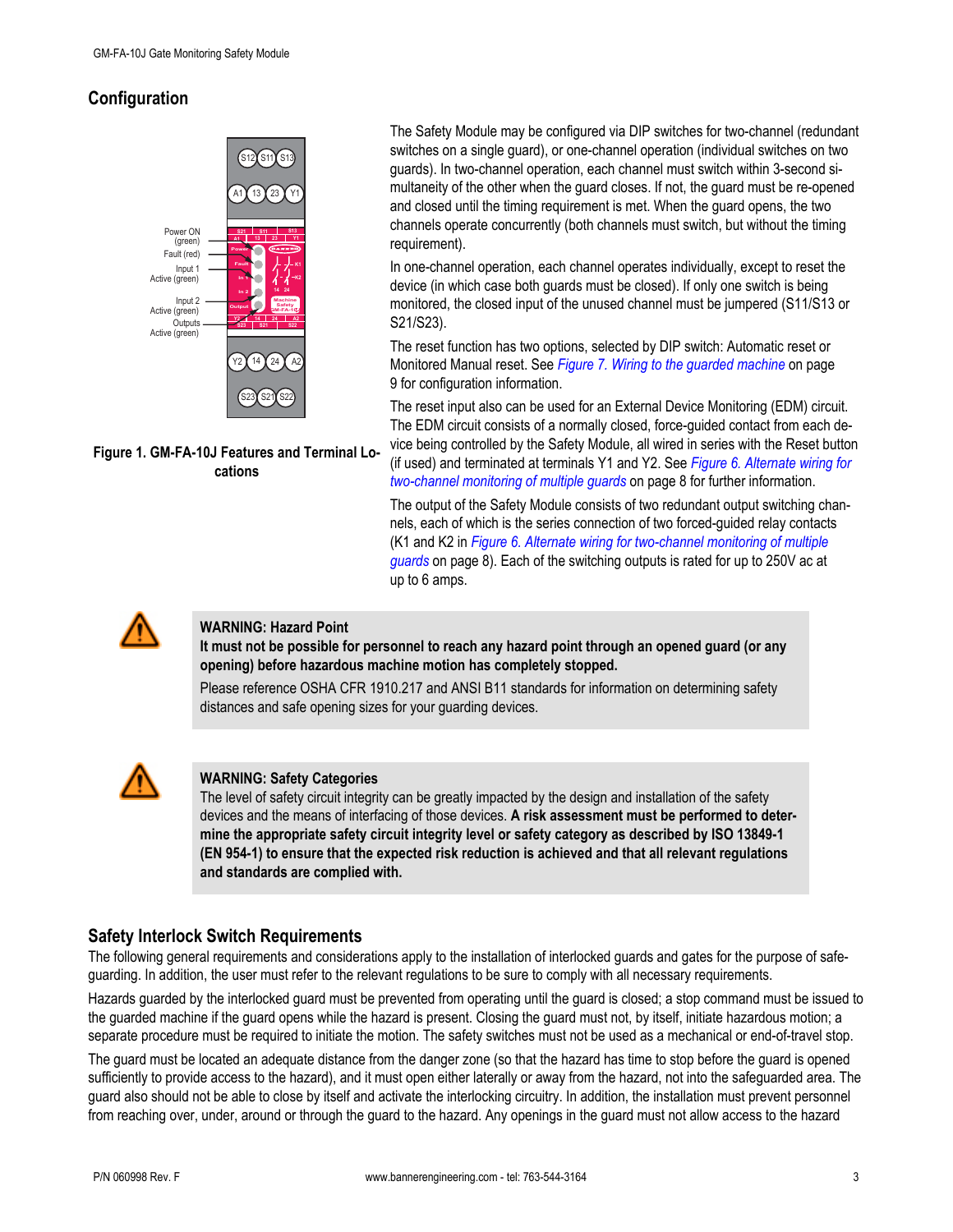<span id="page-3-0"></span>(see OSHA 29CFR1910.217 Table O-10, ANSI B11.19, ISO 13857, ISO14120/EN953 or the appropriate standard). The guard must be strong enough to contain hazards within the guarded area, which may be ejected, dropped or emitted by the machine.

The safety interlocking switches, actuators, sensors, and magnets must be designed and installed so that they cannot be easily defeated. They must be mounted securely, so that their physical position cannot shift, using reliable fasteners that require a tool to remove them. Mounting slots in the housings are for initial adjustment only; final mounting holes must be used for permanent location.



### **WARNING: Perimeter Guarding Applications**

If the application could result in a pass-through hazard (for example, perimeter guarding), either the safeguarding device or the guarded machine's MSCs/MPCEs must cause a Latched response following a Stop command (for example, interruption of the sensing field of a light curtain, or opening of an interlocked gate/ guard). The reset of this Latched condition may only be achieved by actuating a reset switch that is separate from the normal means of machine cycle initiation. The switch must be positioned as described in this document.

Lockout/Tagout procedures per ANSI Z244.1 may be required, or additional safeguarding, as described by ANSI B11 safety requirements or other appropriate standards, must be used if a passthrough hazard cannot be eliminated or reduced to an acceptable level of risk. **Failure to observe this warning could result in serious bodily injury or death.**

### Coded Magnetic Safety Switches

Similar to positive-opening safety switches, coded magnetic switches used with the Safety Module must provide one normally closed contact and one normally open contact (typically a four-wire switch). The sensor and its magnet must be mounted a minimum distance of 15 mm (0.6 inches) from any magnetized or ferrous materials for proper operation. If either the sensor or magnet is mounted on a material that can be magnetized (a ferrous metal, such as iron), the switching distance will be affected. Although the sensor and magnet are coded to minimize the possibility of false actuation, they should not be used within known fields of high-level electromagnetic radiation.

Depending on the model of sensor and magnet used, the installation must be designed to provide the correct direction of approach. The speed of approach must be fast enough to meet the simultaneity-monitoring period of 1.0 second, approximately equal to or greater than 0.1 m (4 inches) per second. If the simultaneity requirement is not met, the Safety Module can not be reset and will not close its safety output contacts.

### Positive-Opening Interlocking Switches

Safety interlock switches used with the Safety Module must satisfy several requirements. Each switch must provide electrically isolated contacts: at minimum, one normally closed (N.C.) contact or normally conducting source and one normally open (N.O.) contact or normally OFF source to interface with the Module.

The contacts must be of "positive-opening" design, with one or more normally closed contacts rated for safety. Positive-opening operation causes the switch to be forced open, without the use of springs, when the switch actuator is disengaged or moved from its home position (see the Banner Catalog for examples). In addition, the switches must be mounted in a "positive mode," to move/disengage the actuator from its home position and open the normally closed contact, when the guard opens.

### Switch Hookups, Typical Applications

Requirements vary widely for the level of control reliability or safety category (per ISO 13849) in the application of interlocked guards. Although Banner Engineering always recommends the highest level of safety in any application, it is the responsibility of the user to safely install, operate, and maintain each safety system and comply with all relevant laws and regulations. The applications shown in *[Figure 2. Wiring to two 4-wire coded magnetic safety switches](#page-6-0)* on page 7 through *[Figure 4. Wiring to two complementary current](#page-6-0)[sourcing PNP devices](#page-6-0)* on page 7 meet or exceed the requirements for control reliability and Safety Category 3 or 4, per ISO 13849 (EN954-1).

## **Mechanical Installation**

The Safety Module must be installed inside an enclosure.

It is not designed for exposed wiring. It is the user's responsibility to house the Safety Module in an enclosure with NEMA 3 (IEC IP54) rating, or better. The Safety Module mounts directly to standard 35 mm DIN rail.

**Heat Dissipation Considerations**. For reliable operation, ensure that the operating specifications are not exceeded. The enclosure must provide adequate heat dissipation, so that the air closely surrounding the Module does not exceed the maximum operating temperature stated in the Specifications. Methods to reduce heat build-up include venting, forced airflow (e.g., exhaust fans), adequate enclosure exterior surface area, and spacing between modules and other sources of heat.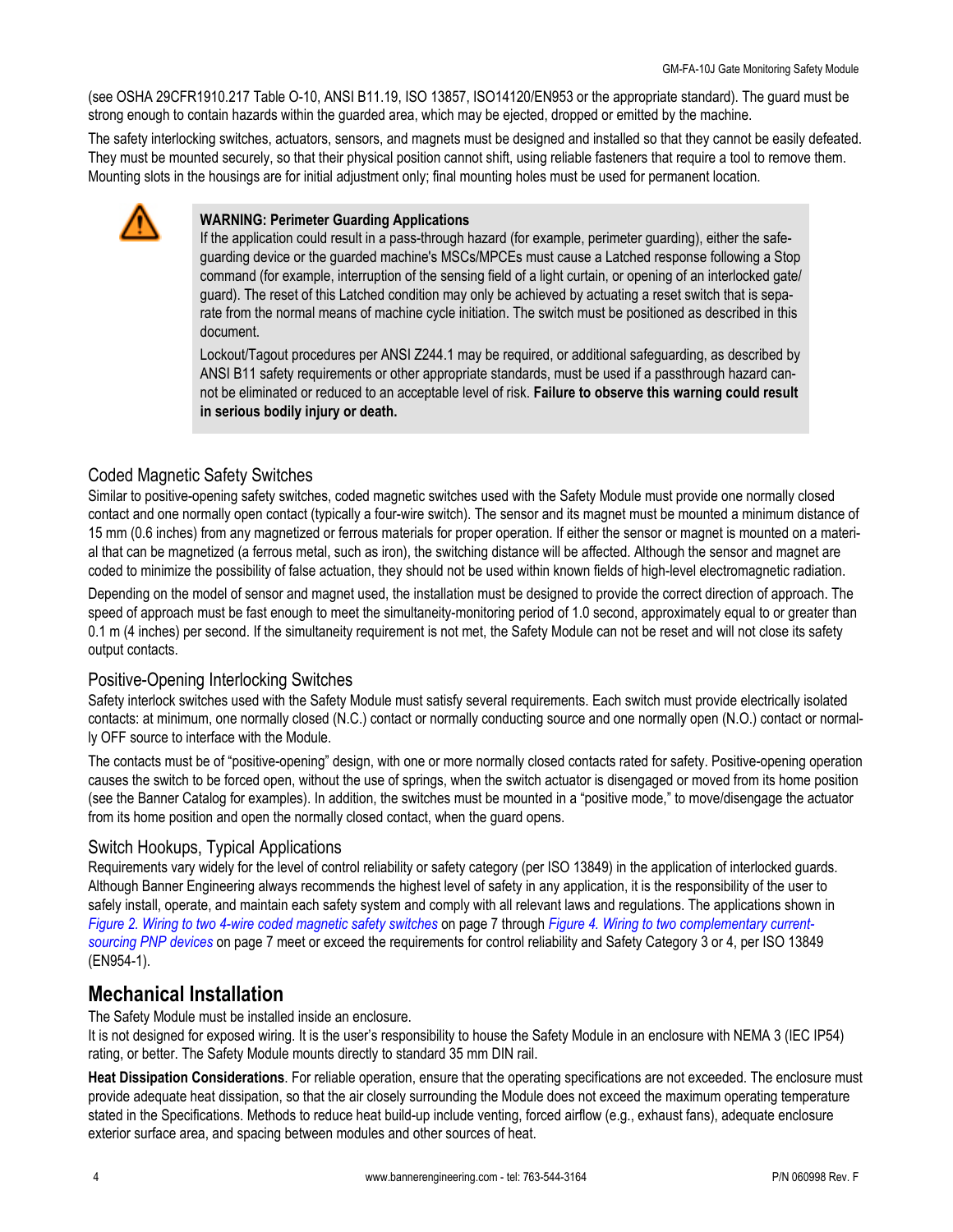## **Electrical Installation**

Each Safety Module is powered by 24V ac/dc (at less than 150 mA). The Safety Module, in turn, supplies power to each switch.

It is not possible to give exact wiring instructions for a Safety Module that interfaces to a multitude of machine control configurations. The following guidelines are general in nature.

The Safety Module has no delay function. Its output relay contacts open within **35 milliseconds** after a safety input opens. This classifies the Safety Module as a functional stop "Category 0" control, as defined by ANSI NFPA 79 and IEC/EN 60204-1.



### **WARNING: Shock Hazard and Hazardous Energy**

**Always disconnect power from the safety system (for example, device, module, interfacing, etc.) and the machine being controlled before making any connections or replacing any component.**

Electrical installation and wiring must be made by Qualified Personnel and must comply with the relevant electrical standards and wiring codes, such as the NEC (National Electrical Code), ANSI NFPA79, or IEC 60204-1, and all applicable local standards and codes.

**Lockout/tagout procedures may be required.** Refer to OSHA 29CFR1910.147, ANSI Z244-1, ISO 14118, or the appropriate standard for controlling hazardous energy.

### **Connection of Power to the Safety Module**

The Safety Module requires a 24V ac/dc supply voltage (see Specifications). Use extreme caution whenever installing ac power. Use a minimum of 16 to 18 AWG wire for power and output connections. Use a minimum of 20 AWG wire for all other terminal connections. A hand-operated supply disconnect and over-current protection (e.g., a circuit breaker) must be provided per ANSI NFPA79 and IEC/ EN60204-1.

See *[Figure 2. Wiring to two 4-wire coded magnetic safety switches](#page-6-0)* on page 7 through *[Figure 6. Alternate wiring for two-channel](#page-7-0) [monitoring of multiple guards](#page-7-0)* on page 8 for connection of safety switches.

### **Monitoring Series-Connected Safety Switches**

When monitoring two individually mounted safety switches (as shown in *[Figure 2. Wiring to two 4-wire coded magnetic safety switches](#page-6-0)* on page 7 through *[Figure 4. Wiring to two complementary current-sourcing PNP devices](#page-6-0)* on page 7), a faulty switch will be detected if it fails to switch as the guard opens. In this case, the Gate Monitor Module will de-energize its output relays and disable its reset function until the input requirements are met (i.e., the faulty switch is replaced). However, when a series of interlocking safety switches is monitored by a single Safety Module, the failure of one switch in the system may be masked or not detected at all (refer to *[Figure 5. Alternate](#page-7-0) [wiring for one-channel monitoring of multiple guards](#page-7-0)* on page 8 and *[Figure 6. Alternate wiring for two-channel monitoring of multiple](#page-7-0) [guards](#page-7-0)* on page 8).

Series-connected interlock switch circuits do not meet ISO 13849 (EN954-1) Safety Category 4 and may not meet Control Reliability requirements because of the potential for an inappropriate Gate Monitor reset or a potential loss of the safety stop signal. A multiple connection of this type should not be used in applications where loss of the safety stop signal or an inappropriate reset can lead potentially to serious injury or death. The following two scenarios assume two positive-opening safety switches on each guard:

- 1. Masking of a failure. If a guard is opened but a switch fails to open, the redundant safety switch will open and cause the Safety Module to de-energize its outputs. If the faulty guard is then closed, both Safety Module input channels also close, but because one channel did not open, the Safety Module will not reset. However, if the faulty switch is not replaced and a second "good" guard is cycled (opening and then closing both of the Module's input channels), the Module considers the failure to be corrected. With the input requirements apparently satisfied, the Module allows a reset. This system is no longer redundant and, if the second switch fails, may result in an unsafe condition (i.e., the accumulation of faults results in the loss of the safety function).
- 2. Non-detection of a failure. If a good guard is opened, the Safety Module de-energizes its outputs (a normal response). But if a faulty guard is then opened and closed before the good guard is re-closed, the failure on the faulty guard is not detected. This system is no longer redundant and may result in a loss of safety if the second safety switch fails to switch when needed.

The systems in either scenario do not inherently comply with the safety standard requirements of detecting single faults and preventing the next cycle. In multiple-guard systems using series-connected safety switches, it is important to periodically check the functional integrity of each interlocked guard individually. Operators, maintenance personnel, and others associated with the operation of the machine must be trained to recognize such failures and be instructed to correct them immediately.

Open and close each guard separately while verifying that the Gate Monitor outputs operate correctly throughout the check procedure. Follow each gate closure with a manual reset, if needed. If a contact set fails, the Safety Module will not enable its reset function. If the Safety Module does not reset, a switch may have failed; that switch must be immediately replaced.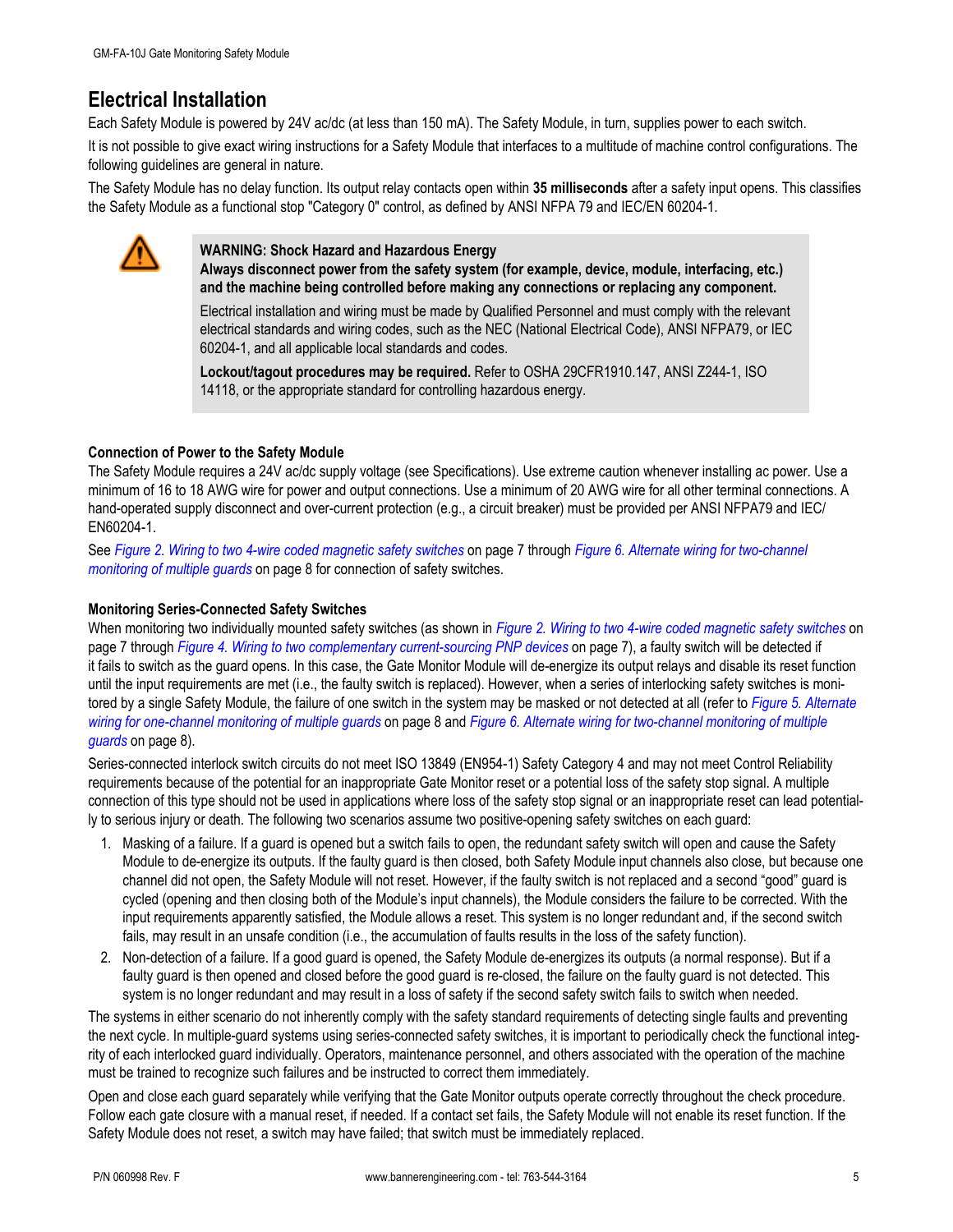This check must be performed and all faults must be cleared, at a minimum, during periodic checkouts. If the application can not exclude these types of failures and such a failure could result in serious injury or death, then the series connection of safety switches must not be used.



**WARNING: Multiple Switching Devices Whenever two or more devices are connected to the same safety module (controller):**

- **Contacts of the corresponding pole of each switch must be connected together in series.** *Never connect the contacts of multiple switches in parallel.* Such a parallel connection defeats the switch contact monitoring ability of the Module and creates an unsafe condition which could result in serious injury or death.
- **Each device must be individually actuated (engaged), then released (or re-armed) and the safety module reset.** This allows the module to check each switch and its wiring to detect faults.

This check must be performed during the prescribed checkouts. **Failure to test each device individually in this manner could result in undetected faults and create an unsafe condition which could result in serious injury or death.**

### **Connection to the Guarded Machine**

The machine interface hookup diagram (Figure 7) shows a generic connection of the Module's two redundant output circuits to machine primary control elements MPCE1 and MPCE2. A machine primary control element is an electrically powered device, external to the Module, which stops the guarded machinery by immediately removing electrical power to the machine and (when necessary) by applying braking to dangerous motion. The stop is accomplished by removing power to the actuator coil of either MPCE.

To satisfy the Safety Category 4 requirements of ISO 13849 (EN 954-1), each MPCE must offer a normally closed, forced-guided monitor contact. One normally closed monitor contact from each MPCE is wired in series to the Y1-Y2 feedback/reset input (see *[Figure 7. Wiring](#page-8-0) [to the guarded machine](#page-8-0)* on page 9). In operation, if one of the switching contacts of either MPCE fails in the shorted condition, the associated monitor contact will remain open, preventing the reset of the Module.

### **External Device Monitoring**

To satisfy the requirements of Control Reliability (OSHA and ANSI) and Category 3 and 4 of ISO 13849-1 (EN 954-1), the machine primary control elements (MPCEs) must each offer a normally closed, forced-guided (mechanically linked) monitor contact. Connect one normally closed monitor contact from each master stop control element in series to Y1 and Y2 (see hookup drawings).

In operation, if one of the switching contacts of either MPCE fails in the energized condition, the associated monitor contact will remain open. Therefore, it will not be possible to reset the Safety Module. If no MPCE-monitor contacts are monitored, a jumper must be installed between terminals Y1 and Y2 (dotted line), as shown in the hookup drawings. It is the user's responsibility to ensure that any single failure will not result in a hazardous condition and will prevent a successive machine cycle.

| <b>One-Channel Monitoring</b>                                                                                                        | <b>Two-Channel Monitoring</b>                                       |
|--------------------------------------------------------------------------------------------------------------------------------------|---------------------------------------------------------------------|
| Configured for one-channel monitoring of either one or two guards. Configured for two-channel monitoring of one guard. This applica- |                                                                     |
| This application is considered to meet or exceed requirements for                                                                    | tion is considered to meet or exceed requirements for Control Reli- |
| Control Reliability and Safety Categories 3 and 4 per ISO 13849-1                                                                    | ability and Safety Categories 3 and 4 per ISO 13849-1 (EN954-1).    |

(EN954-1).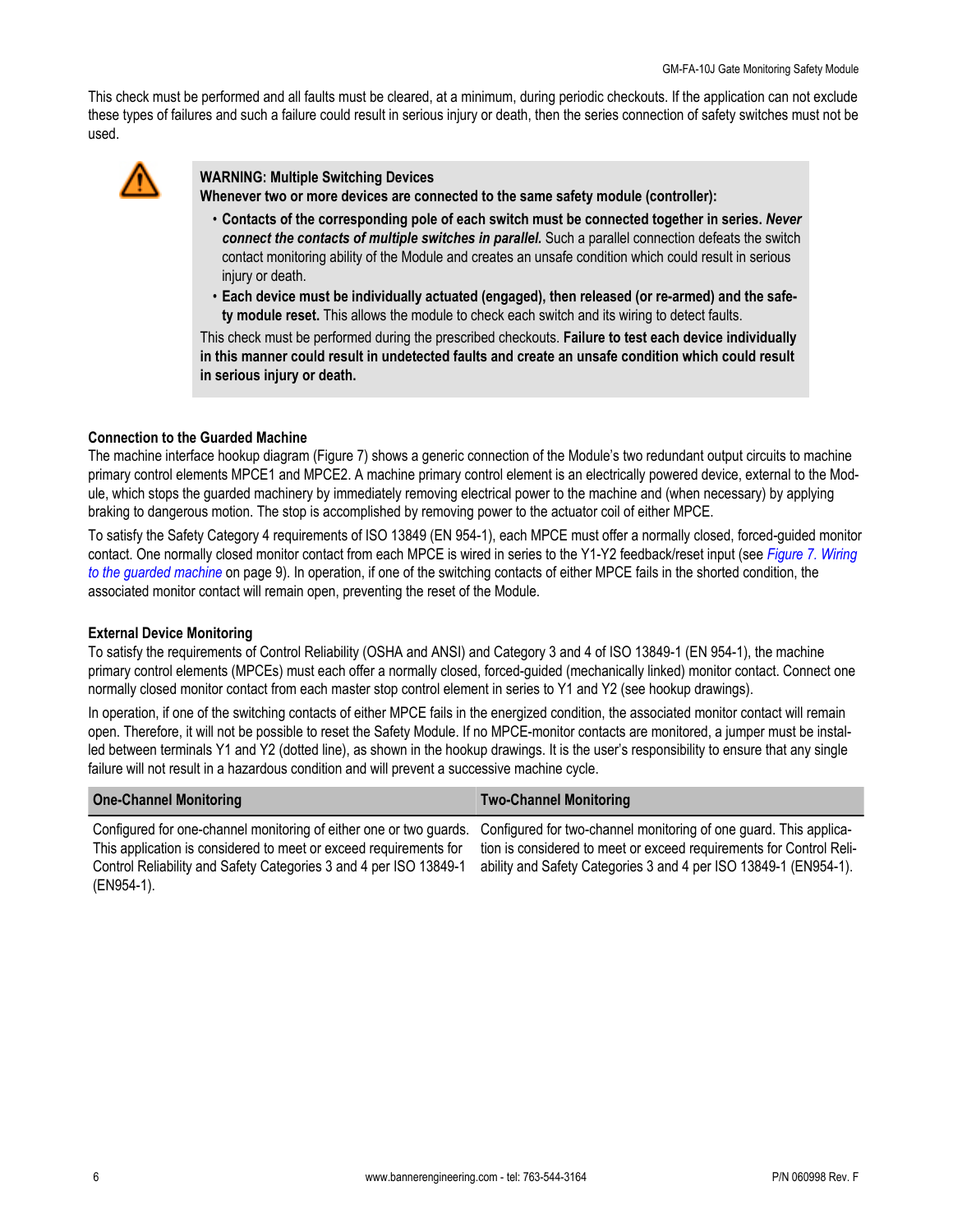### <span id="page-6-0"></span>**One-Channel Monitoring Two-Channel Monitoring**



**Figure 2. Wiring to two 4-wire coded magnetic safety switches**



**Figure 4. Wiring to two complementary current-sourcing PNP devices**



**Figure 3. Wiring to two positive-opening safety interlock switches**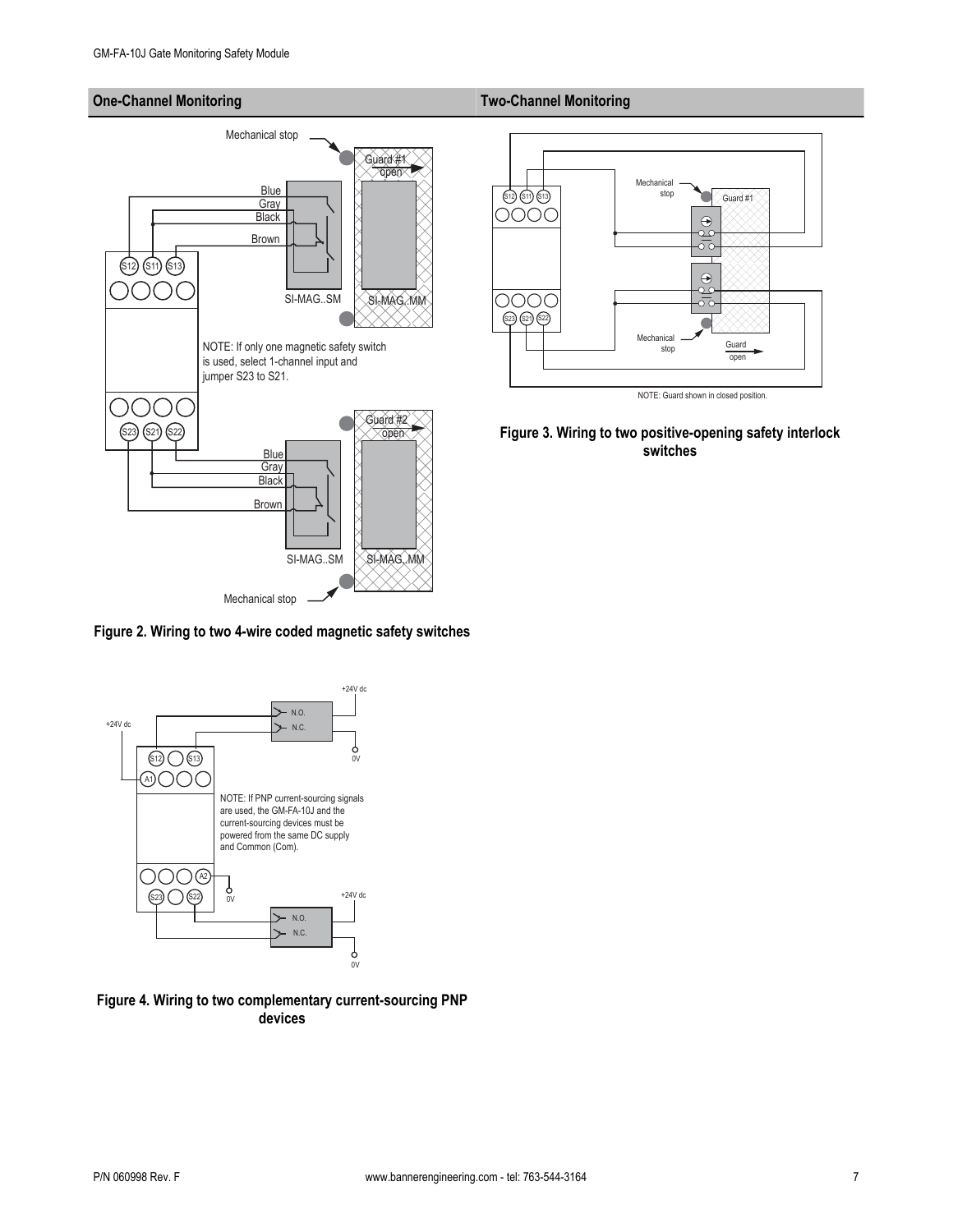### <span id="page-7-0"></span>**One-Channel Monitoring**

Configured for one-channel monitoring of multiple guards with single switches at each guard (see Warning). Up to 10 Banner magnetic switches may be connected to each channel in this series/ parallel method.



### **WARNING: Not a Safety Category 4 Application.**

When monitoring multiple guards with a series connection of multiple safety interlock switches, a single failure may be masked or not detected at all.

When such a configuration is used, procedures must be performed regularly to verify proper operation of each switch. See "Monitoring Series- Connected Safety Switches" for more information.

(If other than Banner magnetic switches are used, a total resistance of 270 Ohms between S11/S13, S11/S12, S21/S22 and S21/S23 must not be exceeded.)



**Figure 5. Alternate wiring for one-channel monitoring of multiple guards**

### **Two-Channel Monitoring**

Configured for two-channel monitoring of multiple guards with two safety switches mounted individually on each guard (see Warning).

The number of mechanical switches is limited by the max. resistance of 270 ohm between S11/S13, S11/S12, S21/S22 and S21/ S23. The total resistance is calculated by adding the resistance of all guard switch contacts and the resistance of the cables that connect the switches and the switches to the module.







## **WARNING:**

### **Not a Safety Category 4 Application.**

When monitoring multiple guards with a series connection of multiple safety interlock switches, a single failure may be masked or not detected at all.

When such a configuration is used, procedures must be performed regularly to verify proper operation of each switch. See "Monitoring Series- Connected Safety Switches" for more information.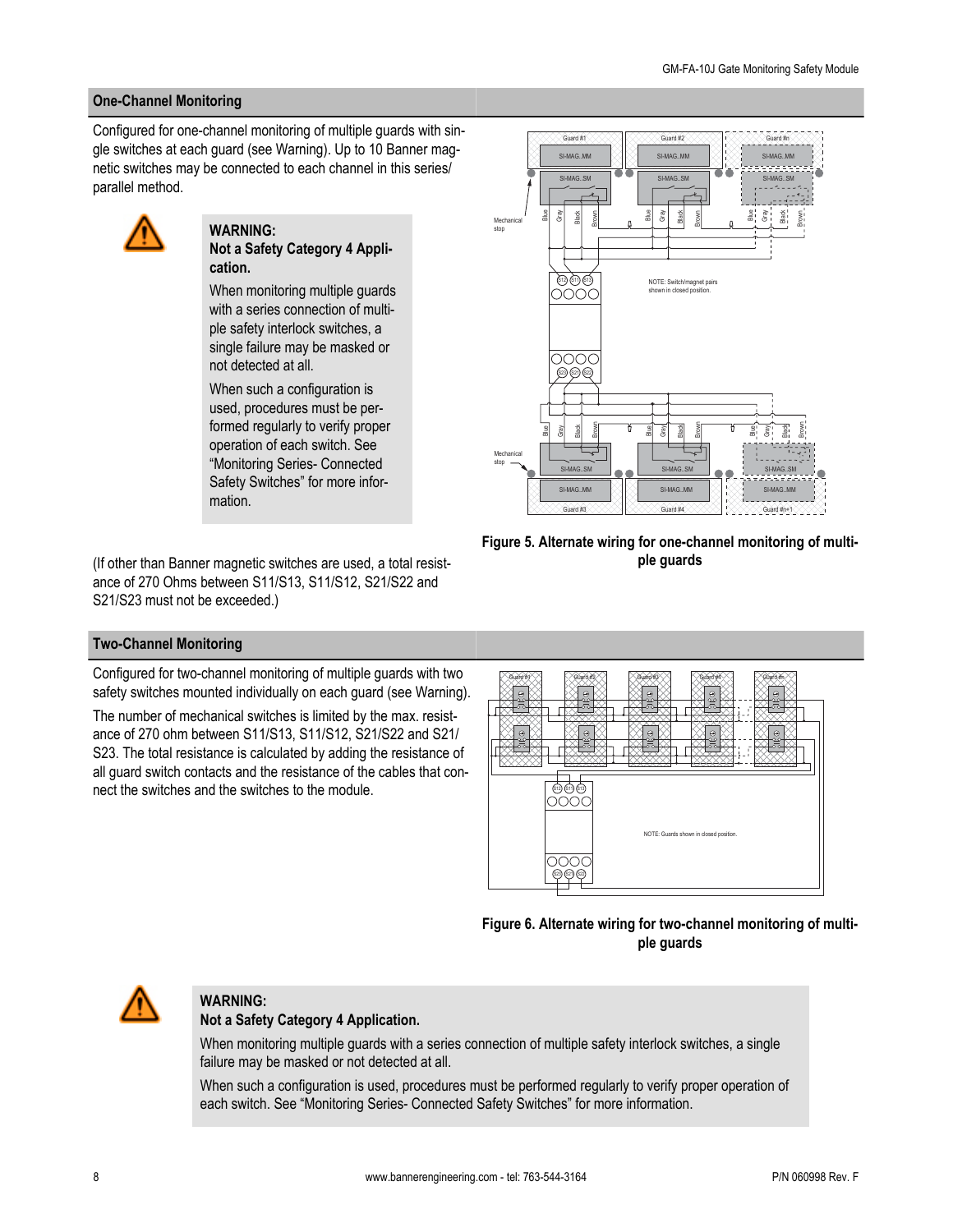<span id="page-8-0"></span>

# **WARNING:**

**Interfacing MPCEs.**

NEVER wire an intermediate device(s) (e.g., PLC, PES, PC), between the Safety Module outputs and the machine primary control element (MPCE) it switches, in such a manner that in the event of a failure there is the loss of the safety stop command, OR in such a manner that the safety function can be suspended, overridden, or dereated, unless accomplished with the same or greater degree of safety. Whenever forced-guided, mechanically linked relays are added as intermediate switching devices, a normally closed forced-guided monitor contact from each relay must be added to the series feedback loop between Safety Module terminals Y1 and Y2.



**WARNING: Wiring of Arc Suppressors**

**If arc suppressors are used, they MUST be installed as shown** across the actuator coil of the stop control elements (MSCs or MPCEs). **NEVER install suppressors directly across the output contacts of the Safety Device or Module.** It is possible for suppressors to fail as a short circuit. If installed directly across the output contacts, **a short-circuited suppressor will create an unsafe condition which could result in serious injury or death.**





## **Overvoltage Category II and III Installations (EN 50178 and IEC 60664-1)**

The Safety Module is rated for Overvoltage Category III when voltages of 1V to 150V ac/dc are applied to the output relay contacts. It is rated for Overvoltage Category II when voltages of 151V to 250V ac/dc are applied to the output relay contacts and no additional precautions are taken to attenuate possible overvoltage situations in the supply voltage. The Module can be used in an Overvoltage Category III environment (with voltages of 151V to 250V ac/dc) if care is taken either to reduce the level of electrical disturbances seen by the Module to Overvoltage Category II levels by installing surge suppressor devices (e.g., arc suppressors), or to install extra external insulation in order to isolate both the Safety Module and the user from the higher voltage levels of a Category III environment.

**For Overvoltage Category III installations with applied voltages from 151V to 250V ac/dc applied to the output contact(s):** the Safety Module may be used under the conditions of a higher overvoltage category where appropriate overvoltage reduction is provided. Appropriate methods include:

- An overvoltage protective device
- A transformer with isolated windings
- A distribution system with multiple branch circuits (capable of diverting energy of surges)
- A capacitance capable of absorbing energy of surges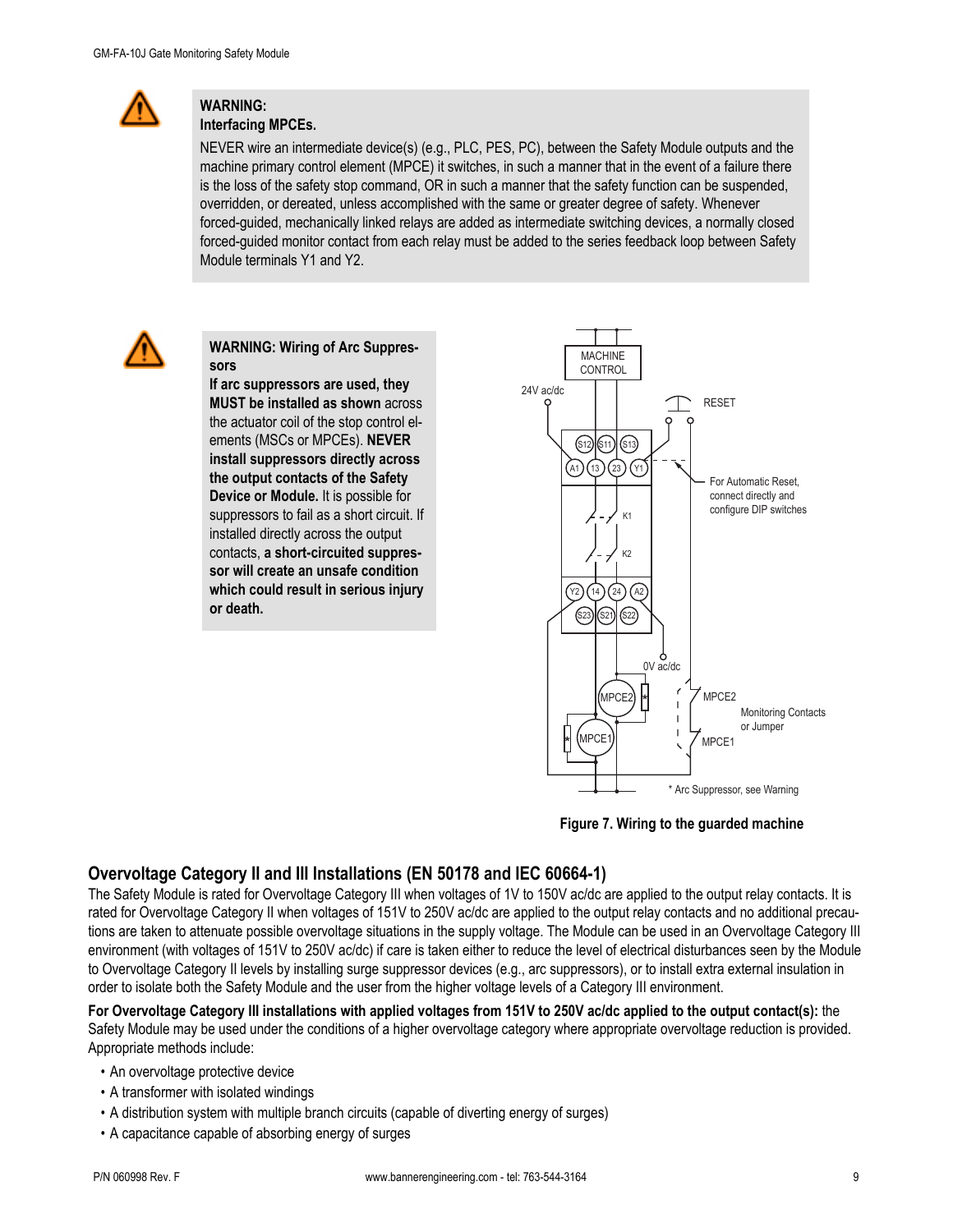<span id="page-9-0"></span>• A resistance or similar damping device capable of dissipating the energy of surges

When switching inductive ac loads, it is good practice to protect the Safety Module outputs by installing appropriately-sized arc suppressors. However, if arc suppressors are used, they must be installed across the load being switched (e. g., across the coils of external safety relays), and never across the Safety Module's output contacts (see WARNING, Arc Suppressors).

## **Configuration**



### **WARNING: Reset Routine Required**

U.S. and international standards require that a reset routine be performed after clearing the cause of a stop condition (for example, arming an E-stop button, closing an interlocked guard, etc.). **Allowing the machine to restart without actuating the normal start command/device can create an unsafe condition which could result in serious injury or death.**



### **WARNING: Reset Switch Location**

**All reset switches must be accessible only from outside, and in full view of, the hazardous area. Reset switches must also be out of reach from within the safeguarded space, and must be protected against unauthorized or inadvertent operation** (for example, through the use of rings or guards). If any areas are not visible from the reset switch(es), additional means of safeguarding must be provided. **Failure to do so could result in serious bodily injury or death.**

### **Manual Reset and Reset Switch Connection**

The reset switch must be capable of reliably switching 15 to 30V dc at 5 to 50 mA. As shown in *[Figure 7. Wiring to the guarded machine](#page-8-0)* on page 9, the reset switch connects between terminals Y1 and Y2 of the Module. The reset switch must be located outside of – and not accessible from – the area of dangerous motion, and it must be positioned so the switch operator can see all areas of dangerous motion during the reset procedure (see Warning).

To configure the Module for Manual Reset, set switches S1.2 and S2.2 in banks A and B to OFF. The reset switch may be any mechanical normally open switch, but should be a momentary switch or a two-position keyed switch. To reset the Module, both guards must be closed, at which time the output LED will flash (signaling that the reset switch must be cycled). This action is a monitored manual reset (open-closed-open), where the "closed" phase is approximately 0.25 to 2 seconds long.



NOTE: Corresponding DIP switches in Banks A and B must be set identically.

**Figure 8. DIP switch configuration settings for reset mode and 1- or 2-channel operation**

### **Automatic Reset Mode**

To configure the Module for Automatic Reset, set switches S1.2 and S2.2 in Banks A and B to ON. If no MPCE contacts are monitored, install a jumper between terminals Y1 and Y2 (see *[Figure 7. Wiring to the guarded machine](#page-8-0)* on page 9). The Safety Module will reset (and its outputs will energize) as soon as the guards return to their closed position.

Automatic Reset is useful for some automated processes. However, if Automatic Reset is used, an alternate means must be provided to prevent resumption of hazardous machine motion until an alternate reset procedure is performed. The alternate means must include a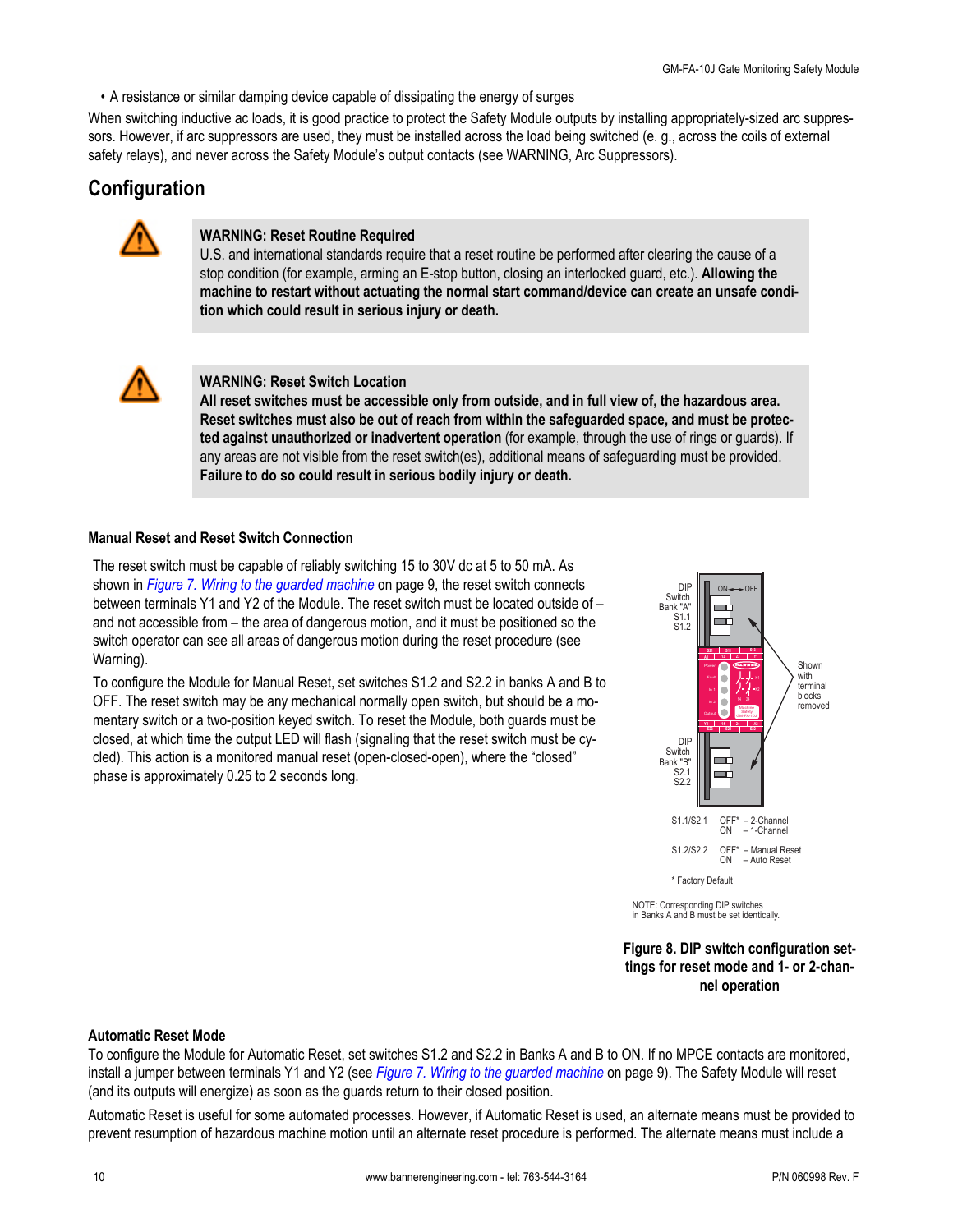Reset switch, located outside the area of dangerous motion, and positioned so that the switch operator can see all areas of dangerous motion during the reset procedure.

### **1-Channel or 2-Channel Input**

The Safety Module may be configured for 1-channel ("single channel") or 2-channel ("dual channel") operation by setting DIP switches S1.1 and S2.1 in Banks A and B. In 1-channel operation (S1.1 and S2.1 – ON), the input channels function independently. The two guards can be monitored individually, but both channels must be in the closed position for the Safety Module to be reset.

In 2-channel operation ( S1.1 and S2.1 – OFF) the input channels must function together. Both channels must switch within a 3-second simultaneity of the other when the guard closes. If not, the guard must be re-opened and closed until the timing requirement is met. When the guard opens, the channels function concurrently (both must open, but without the timing requirement).

In either configuration, the "closed" inputs of each channel must be closed before the Safety Module can be reset (continuity S11 to S13 and S21 to S23). If in 1-channel mode and monitoring only one switch, a jumper must be installed at the unused input (e.g., S21 to S23; see *[Figure 2. Wiring to two 4-wire coded magnetic safety switches](#page-6-0)* on page 7).

## **Initial Checkout Procedure**



### **CAUTION: Disconnect Power Prior to Checkout**

**Before performing the initial checkout procedure, make certain all power is disconnected from the machine to be controlled.**

Dangerous voltages may be present along the Safety Module wiring barriers whenever power to the machine control elements is ON. **Exercise extreme caution whenever machine control power is or may be present. Always disconnect power to the machine control elements before opening the enclosure housing of the Safety Module.**



### **WARNING: Multiple Safety Devices**

**When two or more safety devices are used, each device must be individually actuated, causing a STOP or open-contact condition, then reset/rearmed and the Safety Module reset** (if using manual reset mode). This allows the monitoring circuits to check each device and its wiring to detect faults. **Failure to test each device individually in this manner could result in undetected faults and create an unsafe condition which could result in serious injury or death.**

To remove a terminal block, insert a small screwdriver into the slot as shown, and pry to loosen.

When reinserting the block, take care to slide the dovetail on the terminal block into the slot on the frame.



**Figure 9. Removal of terminal blocks**

- 1. Remove power from the machine primary control elements (MPCEs).
- 2. Close all monitored guards. If the Module is wired to 1-channel input, the second input (S21/S23 or S11/S13) must be jumpered if unused.
- 3. Apply input power (only) to the Gate Monitor Module at terminals A1 and A2 (see *[Figure 7. Wiring to the guarded machine](#page-8-0)* on page 9). The following LEDs should come ON: Power, Input 1, Input 2

If the Power LED comes ON, but either or both Input LEDs are not ON, disconnect input power and check the wiring of the connected switch(es) and/or the jumper. Check if the jumper is installed correctly on the unused input. Return to step 2 after the cause of the problem has been corrected.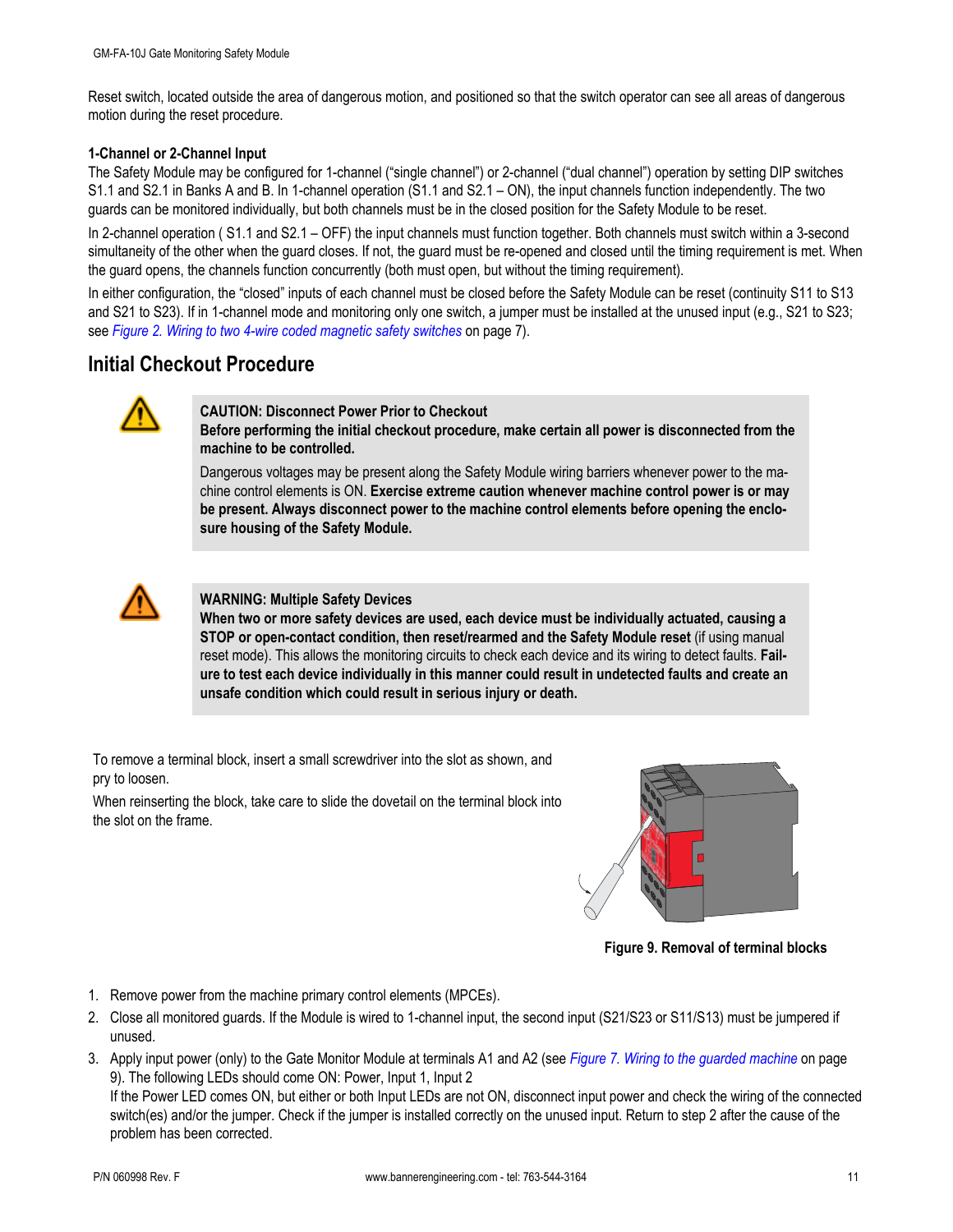4. Step 4 varies, depending on how the module is configured.

| <b>Option</b>                                       | <b>Description</b>                                                                                                                                                                                                                                                                                                                  |
|-----------------------------------------------------|-------------------------------------------------------------------------------------------------------------------------------------------------------------------------------------------------------------------------------------------------------------------------------------------------------------------------------------|
| If the Module is set to 1-<br>channel operation     | After the Power, Input 1, and Input 2 LEDs all are ON, open and close all connected guards one at a<br>time. When each individual guard opens, the corresponding Input LED must turn OFF, and when the<br>guard closes its LED must come ON again.                                                                                  |
| If the Module is set to 2-<br>channel operation     | After the Power, Input 1, and Input 2 LEDs all are ON, open the guard; both switches must open<br>within 3 seconds, and both Input LEDs must turn OFF. If the red Fault LED comes ON, simultaneity<br>between the switches or within one switch (between its NO and NC contacts) was not met. Check all<br>wiring and the switches. |
| If the Module is set to Auto<br>Reset               | (Y1/Y2 closed and DIP switches set to Auto Reset), the output LED will come ON as soon as both<br>Input LEDs are ON (output contacts 13/14 and 23/24 close).                                                                                                                                                                        |
| If the Module is set to Man-<br>ual Monitored Reset | The Output LED should come ON only if lnput 1 and 2 LEDs are ON and the Reset button connec-<br>ted to Y1 and Y2 went from open to closed and back to open position.                                                                                                                                                                |

5. Repeat step 4 individually for each guard that is being monitored.

6. Close the guard. Apply power to the machine control elements and perform the *Periodic Checks* on page 12. NOTE: Make sure that both Input 1 and 2 LEDs are ON only when ALL connected guards are closed. If the guards are closed and the Input LEDs are OFF, the guard switches may be wired incorrectly, which could reset the Module inappropriately (safety output contacts close as soon as one of the connected guards opens).

Do not continue operation until all checks are completed and all problems are corrected. See *Do Not Use Machine Until System is Working Properly* warning, and *[Repairs](#page-18-0)* on page 19 and *[Troubleshooting](#page-18-0)* on page 19 for further information.

## **Periodic Checks**



### **WARNING: Do Not Use Machine Until System Is Working Properly**

**If all of these checks cannot be verified, do not attempt to use the safety system** that includes the Banner device and the guarded machine until the defect or problem has been corrected (see Troubleshooting). **Attempts to use the guarded machine under such conditions could result in serious bodily injury or death.**

At each shift change or machine setup, a Designated Person\* should perform the following checks on all safety switches:

- 1. Verify the switch, sensor, actuator, or magnet are not broken or damaged.
- 2. Check for good alignment between the switch and actuator or sensor and magnet.
- 3. Confirm the switches are not being used as an end-of-travel stop.
- 4. Correct any loosened mounting hardware.
- 5. Verify it is not possible to reach any hazard point through an opened guard (or any opening) before hazardous machine motion stops completely.
- 6. Open and close each guard separately while verifying that the Gate Monitor outputs operate correctly throughout the check procedure. Follow each gate closure with a manual reset, if needed. If a contact set fails, the Safety Module will not enable its reset function. If the Safety Module does not reset, a switch may have failed; that switch must be immediately replaced.
- 7. In addition, a Qualified Person\* should perform the following on a periodic schedule (determined by the user, based upon the severity of the environment and the frequency of switch actuations):
	- a) Inspect the electrical wiring for continuity and damage.
	- b) Confirm that the wiring conforms to the instructions given in this installation manual.

Do not continue operation until all checks are completed and all problems are corrected. See *[Repairs](#page-18-0)* on page 19 and *[Troubleshooting](#page-18-0)* on page 19 for further information.

\* A Designated Person is identified in writing by the employer as being appropriately trained to perform a specified checkout procedure. A Qualified Person possesses a recognized degree or certificate or has extensive knowledge, training, and experience to be able to solve problems relating to safety switch installation.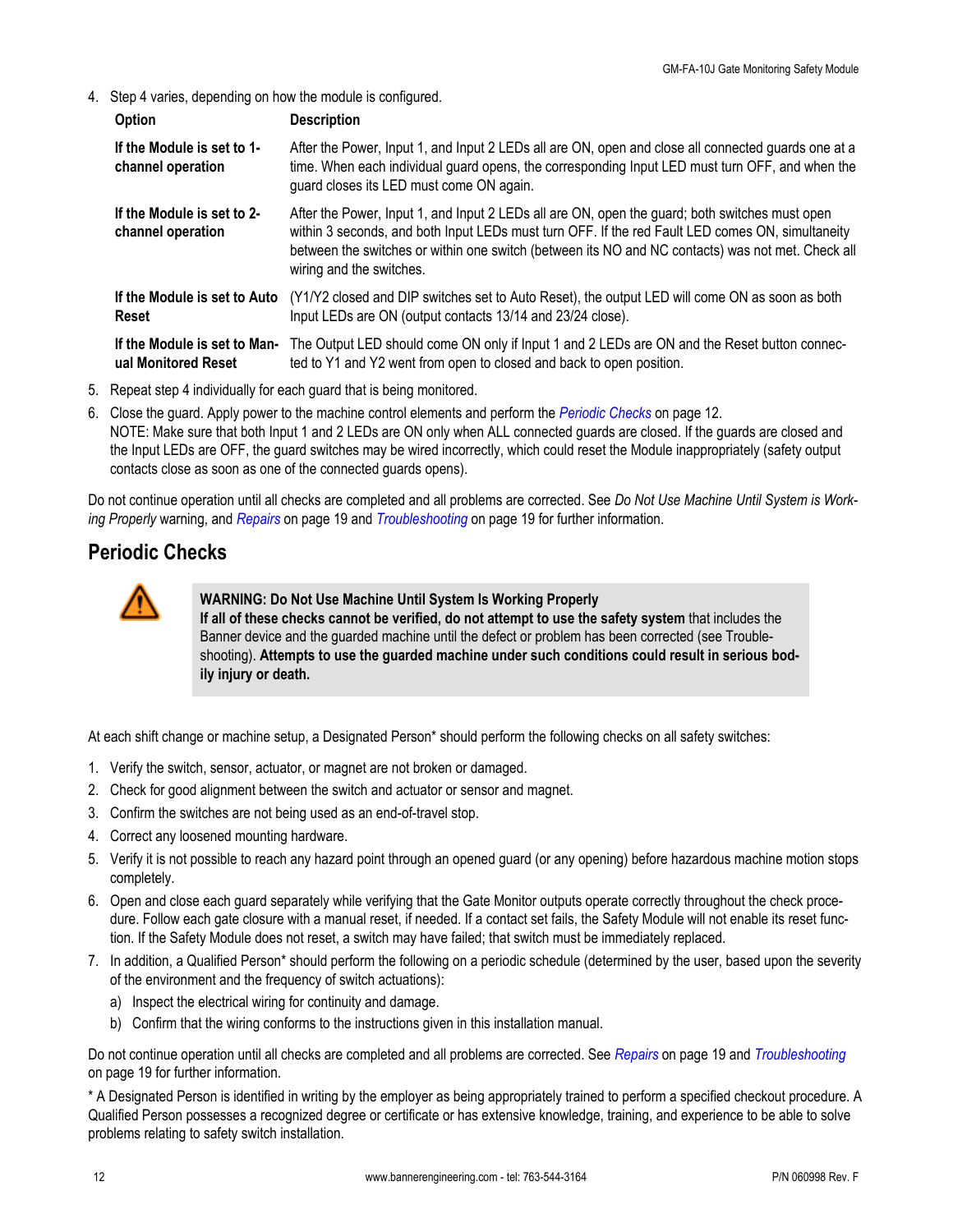# **Specifications**

### **Supply Voltage and Current**

24V dc ±15% @ 150 mA (SELV-rated supply according to EN IEC 60950, NEC Class 2)

24V ac ±15% @ 150 mA, 50-60 Hz +/- 5% (NEC Class 2-rated transformer)

Power consumption: approx. 3 VA / 3 W

To comply with UL and CSA standards, the isolated secondary power supply circuit in the installation must incorporate a method to limit the overvoltage to 0.8 kV.

### **Supply Protection Circuitry**

Protected against transient voltages and reverse polarity

### **Overvoltage Category**

Output relay contact voltage of 1V to 150V ac/dc: Category III

Output relay contact voltage of 151V to 250V ac/dc: Category II (Category III, if appropriate overvoltage reduction is provided, as described on *[Overvoltage Cat II](#page-8-0) [and III](#page-8-0)*)

### **Outputs**

Each normally open output channel is a series connection of contacts from two forced-guided (mechanically linked) relays, K1-K2.

### **Output Configuration**

Contacts: AgNi, 5 μm gold-plated

Low Current Rating: The 5 μm gold-plated contacts allow the switching of low current/low voltage. In these low-power applications, multiple contacts can also be switched in series (e.g., "dry switching").

To preserve the gold plating on the contacts, do not exceed the following max. values at any time:

Min. voltage: 1V ac/dc; Max. voltage: 60V

Min. current: 5 mA ac/dc; Max. current: 300 mA

Min. power: 5 mW (5 mVA); Max. power: 7 W (7 VA)

### **High Current Rating**

If higher loads must be switched through one or more of the contacts, the minimum and maximum values of the contact(s) changes to:

UL Listed: Min voltage: 15V ac/dc; Min current: 30 mA ac/dc; Min power: 0.45 W (0.45 VA); Max: 250V ac / 24V dc, 6 A resistive - B300, R300 per UL508 CE: Min voltage: 15V ac/dc; Min current: 30 mA ac/dc; Min power: 0.45 W (0.45 VA); Max: 250V ac / 24V dc, 6 A resistive - IEC 60947-5-1: AC15: 230V ac, 3 A; DC-13: 24V dc, 2 A

### **Power General**

### **Pollution Degree**

### 2

### **Status Indicators**

1 red LED: Fault (see *[Troubleshooting](#page-18-0)* on page 19) 4 green LEDs: Power – power is supplied to Safety Module; Channel 1 – inputs satisfied (guard closed); Channel 2 – inputs satisfied (guard closed); Output – K1 and K2 energized, safety outputs closed

### **Construction**

Polycarbonate housing. Rated IEC IP20

### **Mounting**

Mounts to standard 35 mm DIN rail track. Safety Module must be installed inside an enclosure rated NEMA 3 (IEC IP54), or better.

### **Mechanical life**

 $\geq 50,000,000$  operations **Electrical life (switching cycles of the output contacts, resistive load)**

150,000 cycles @ 900 VA 1,000,000 cycles @ 250 VA 2,000,000 cycles @ 150 VA 5,000,000 cycles @ 100 VA

NOTE: Transient suppression is recommended when switching inductive loads. Install suppressors across load. Never install suppressors across output contacts (see Warning in *[Overvoltage Cat](#page-8-0) [II and III](#page-8-0)*).

### **Output Response Time**

35 ms max.

### **Inputs**

**Input Requirements Simultaneity Monitoring** 2-Channel operation: 3 seconds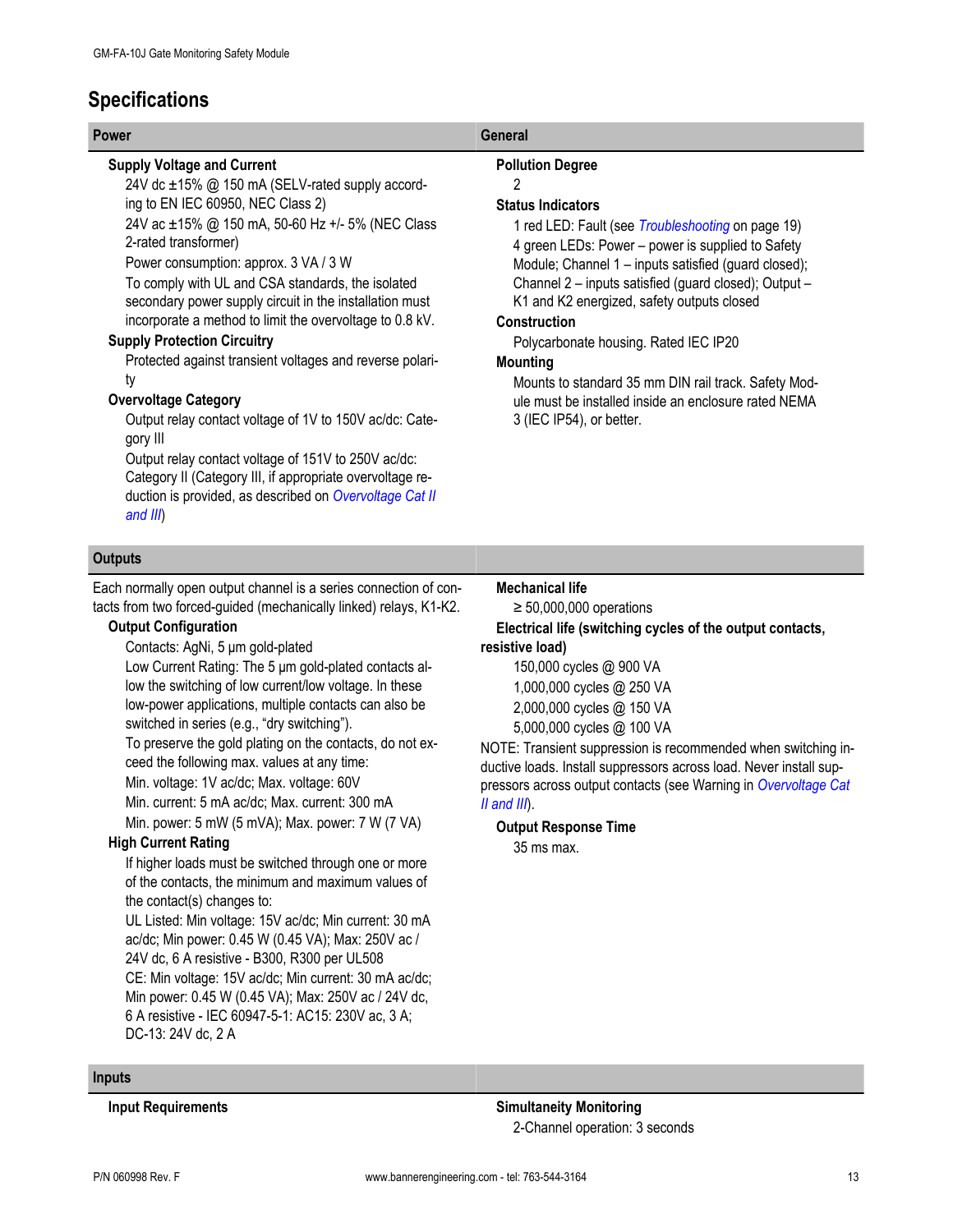### Each switch or sensor must have a normally closed 1-Channel operation: infinite contact and a normally open contact capable of switching 20 to 50 mA @ 15 to 30V dc. Reset switch: 20 mA @ 12V dc, hard contact only Max. external resistance between terminals S11/S12, S11/S13, S21/S22 and S21/S23: 270 ohms each.Max. external resistance between terminals S11/S12, S11/ S13, S21/S22 and S21/S23: 270 ohms each. **Environmental Certifications Vibration Resistance Design Standards** 10 to 55 Hz @ 0.35 mm displacement per IEC CE: Cat. 4 PL e, per EN ISO 13849-1; SIL 3 per IEC 60068-2-6 61508 and IEC 62061 **Operating Conditions** EMERGENCY<br>STOP DEVICE<br>29YL  $C \in \mathbb{Q}$ Temperature: 0° to +50°C (+32° to 122°F) Maximum Relative Humidity: 90% @ +50°C (non-condensing) **Dimensions** гJ 22.5 mm (0.89") Lп 118.0 mm (4.65")  $\otimes \otimes \otimes$ 8888 **S11 S13 S12 13 23 Y1 A1** 84.0 mm **Fault K1** (3.31") **In 1 K2 14 24 In 2 Machine Safety Output GM-FA-10I Y2 14 24 A2 S23 S21 S22** 0000



冚



**Figure 11. Label**

# **Magnetic Switch Models**

000

**Inputs**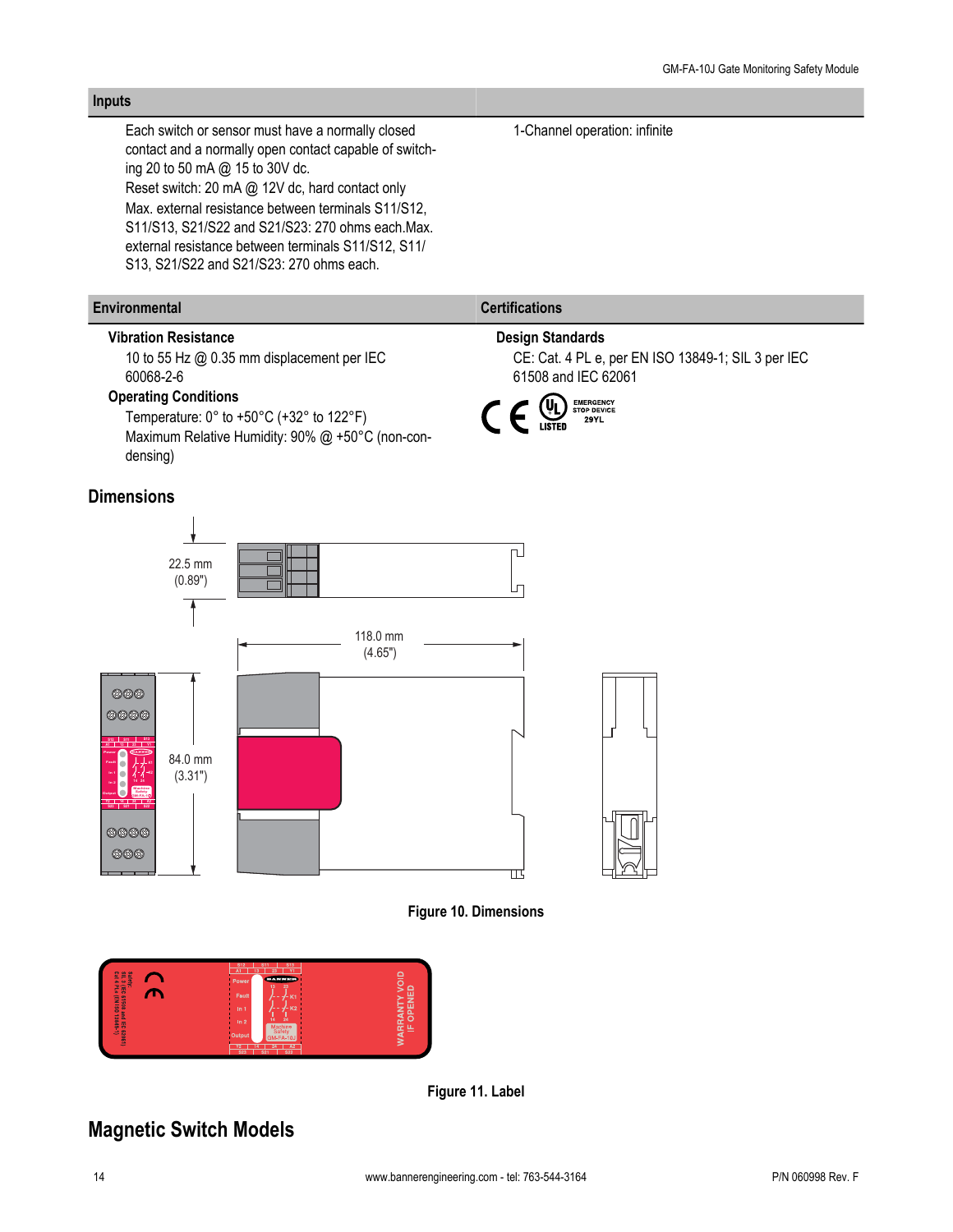| <b>Magnet/Sensor Pair</b> |                       |                            | <b>Sensor Cable</b> | <b>Switching Distance</b> |                         |
|---------------------------|-----------------------|----------------------------|---------------------|---------------------------|-------------------------|
|                           | <b>Magnet Sensor*</b> | <b>Coded Magnet</b>        |                     | Min. ON                   | Max. OFF                |
| SI-MAG1SM<br>SI-MAG1SMCO† |                       | SI-MAG1MM<br>SI-MAG1MM90†† |                     | 3 mm (0.12 in-<br>ches)   | 14 mm (0.55<br>inches)  |
|                           |                       | SI-MAG1MMHF                |                     | 8 mm (0.31 in-<br>ches)   | 16 mm (0.63<br>inches)  |
|                           | SI-MAG2SM             | SI-MAG2MM                  | 3 m (10 ft)         | 4 mm (0.16 in-<br>ches)   | 8 mm (0.32 in-<br>ches) |
|                           | SI-MAG3SM             | SI-MAG3MM                  |                     | 3 mm (0.12 in-<br>ches)   | 7 mm (0.28 in-<br>ches) |

\* 9 m (30 ft) cables are available for magnet sensors by adding suffix "w/30" to the model number (e.g., SI-MAG1SM w/30).

† Cable opposite see *[Figure 13. SI-MAG1SMCO Sensor](#page-15-0)* on page 16)

†† 90° orientation (see *[Direction of Approach for SI-MAG1xx Sensor/Magnet Pairs](#page-16-0)* on page 17)

### **Magnetic Switch Specifications**

### **Switching Elements**

Three pole-stable reed switches **Repeat Switching Accuracy**  $±0.1$  mm ( $±0.004$  inches)

### **Construction**

Epoxy-encapsulated circuit in polyamide housing

### **Environmental Rating**

NEMA 4X, IEC IP67

### **Switching Capacity**

30V dc max @ 0.25W (27 Ω fuse resistor in-line, each channel)

### **Operating Temperature**

–5° to +70°C (+23° to +158°F)

### **Connections**

Integral PVC-jacketed 3 m (10 ft) 4-wire cable. Cable O.D. is 5 mm (0.2 inches). Wires are 24 AWG (0.25 mm²).

### **Hardware**

All mounting hardware is supplied by user. Use of permanent fasteners or locking hardware is recommended to prevent loosening or displacement of the actuator and switch body. Mounting holes in the magnet and sensor accept M4 (#6) hardware (see *[Magnetic Switch](#page-15-0) [Dimensions](#page-15-0)* on page 16).

### **Application Note**

The sensor/magnet pair must be mounted a minimum distance of 15 mm (0.6 inches) from any magnetized or ferrous materials. Multiple SFA-IMB1 (used with SI-MAG1xx) and SFA-IMB2 (used with SI-MAG2xx) can be used as spacers.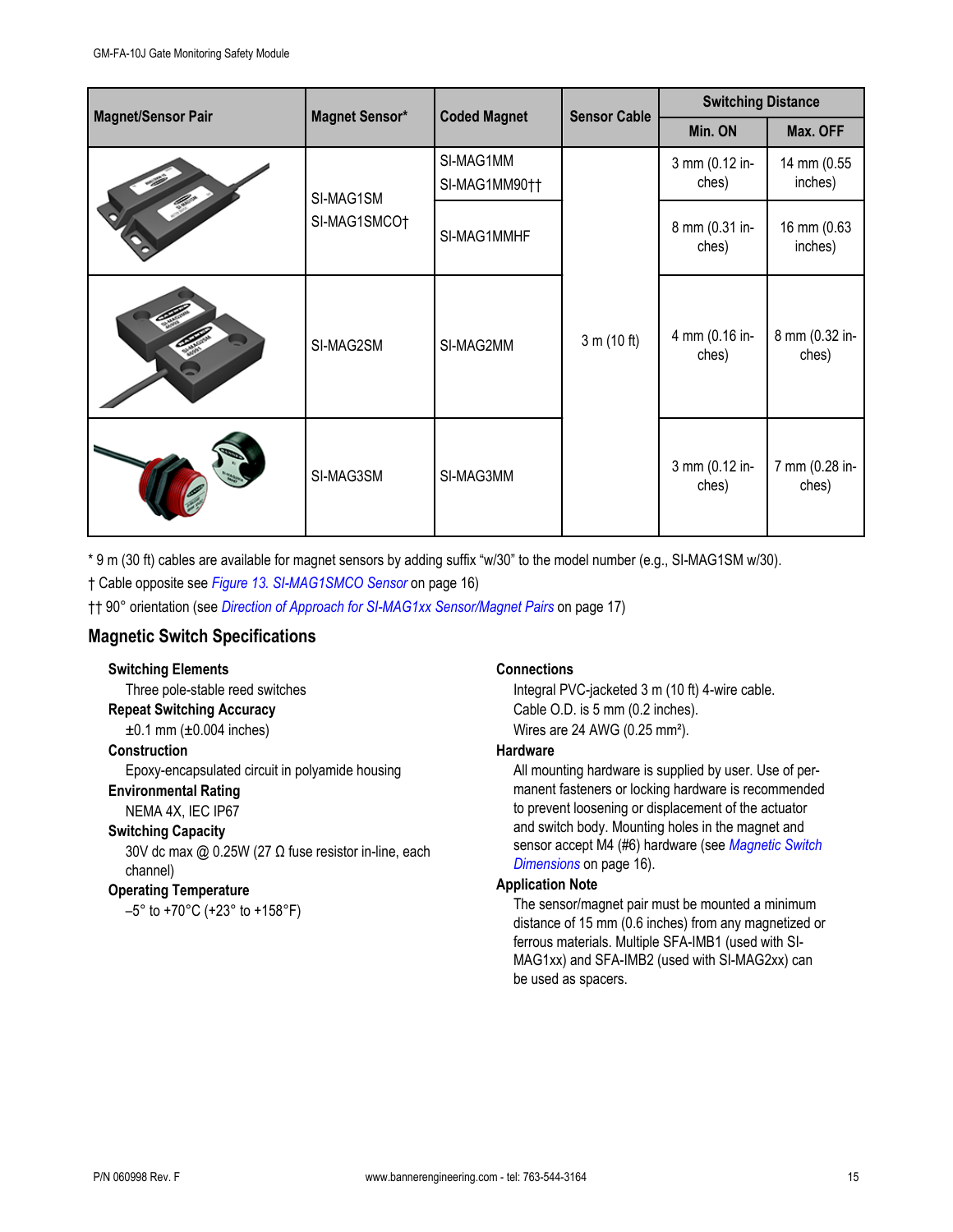### <span id="page-15-0"></span>**Magnetic Switch Dimensions**





**Figure 12. SI-MAG1SM Sensor**



13 mm (0.51")

3.0 mm (0.12")





**Figure 15. SI-MAG2SM Sensor**



**Figure 16. SI-MAG2MM Magnet**



**Figure 17. SI-MAG3SM Sensor**



**Figure 18. SI-MAG3MM Magnet**

## **Direction of Approach Options for Sensor/Magnet Pairs**

For all magnet style switches, approach speed must be greater than 0.1 m/s to allow for proper switching. (See *[Coded Magnetic Safety](#page-3-0) [Switches](#page-3-0)* on page 4.)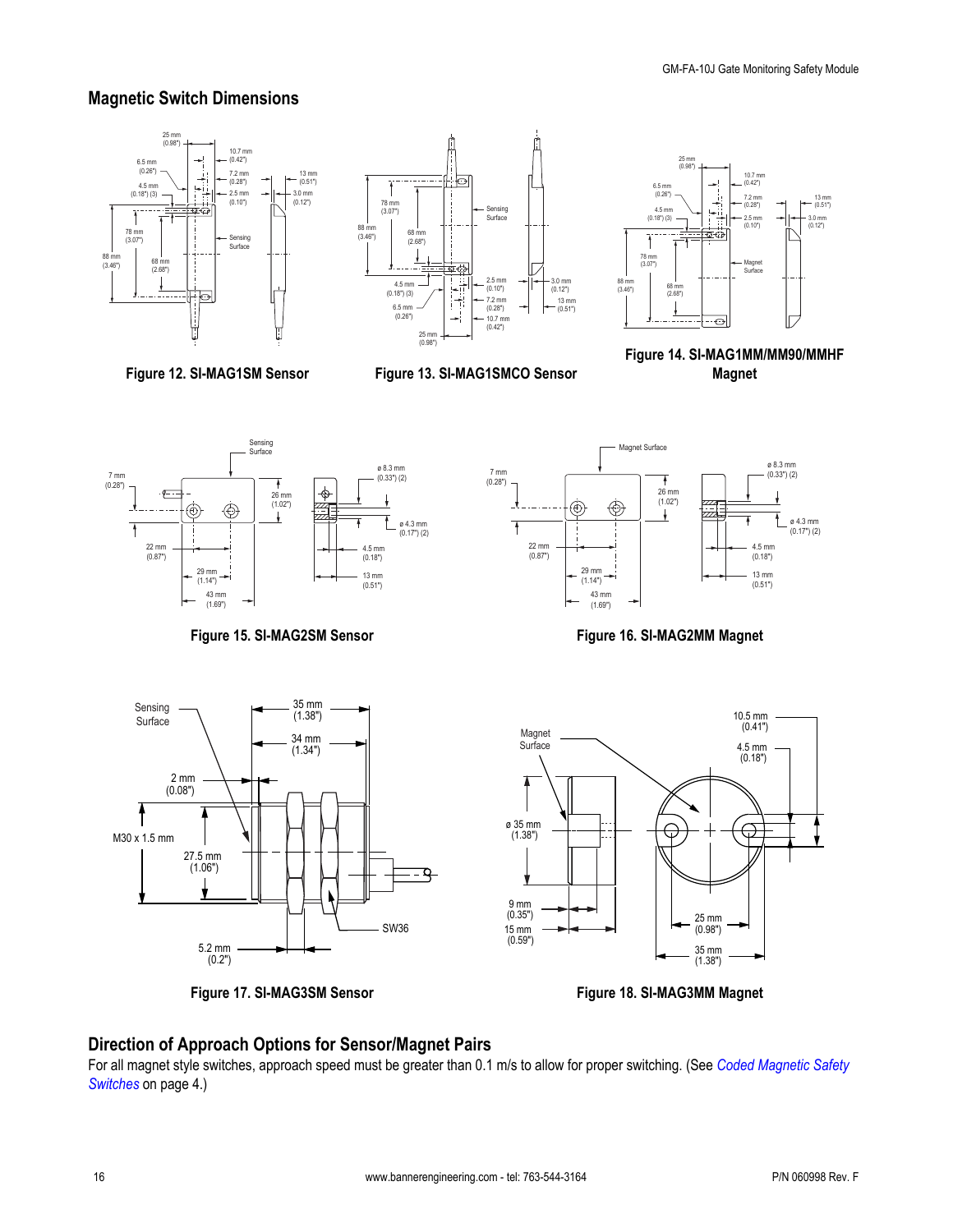<span id="page-16-0"></span>





Normal Direction of Approach: movement is perpendicular to the plane of the sensing face

Incorrect Direction of Approach: Label to label approach of sensor and magnet is not possible







Incorrect Direction of Approach: 90º approach of sensor and magnet is not possible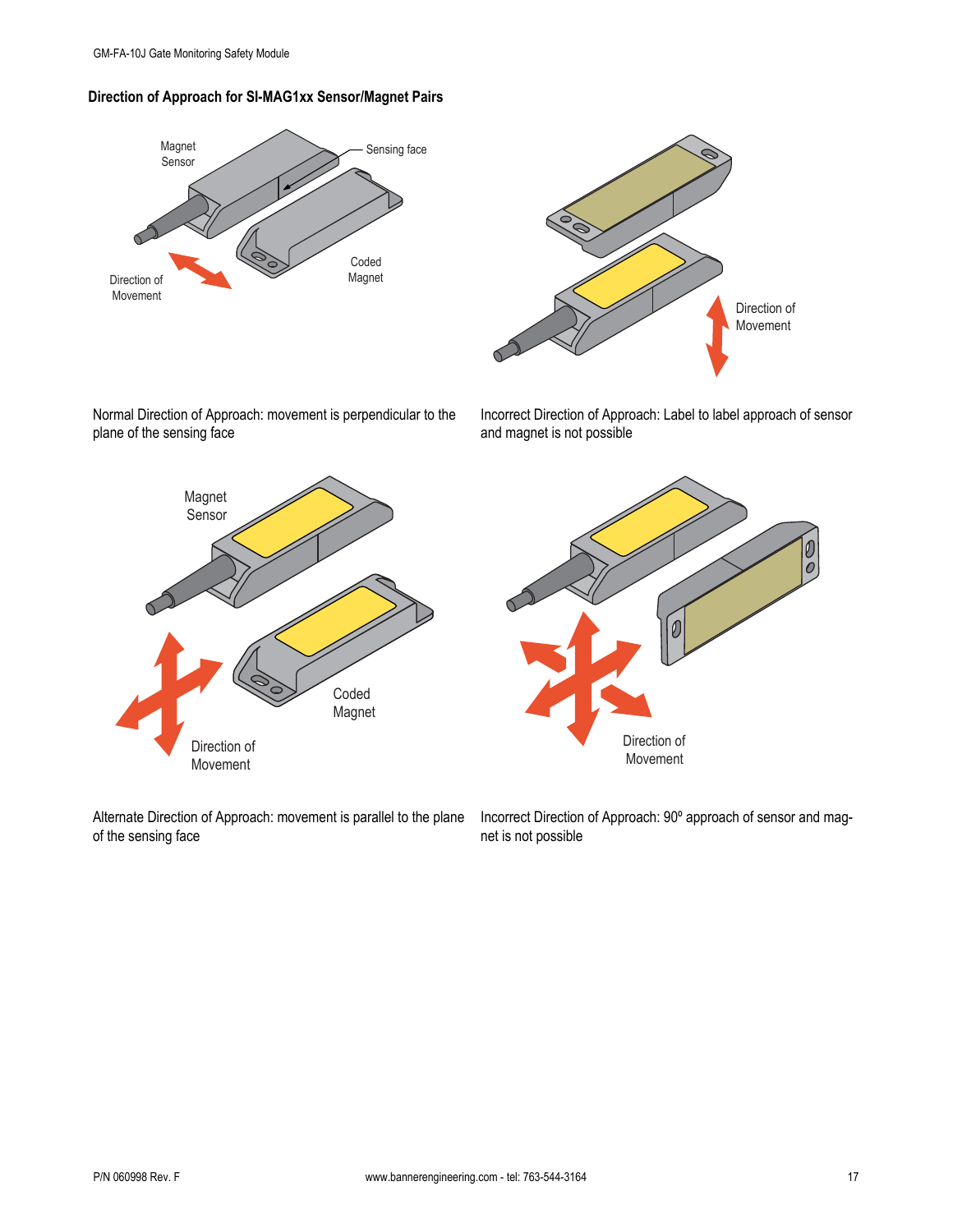## **Direction of Approach for SI-MAG2xx Sensor/Magnet Pairs**



Normal Direction of Approach: movement is perpendicular to the plane of the sensing face



Alternate Direction of Approach: movement is parallel to the plane of the sensing face

### **Direction of Approach for SI-MAG3xx Sensor/Magnet Pairs**





Incorrect Direction of Approach: Label to label approach of sensor and magnet is not possible



Incorrect Direction of Approach: 90º approach of sensor and magnet is not possible



Normal Direction of Approach: movement is perpendicular to the plane of the sensing face.

Incorrect Magnet Orientation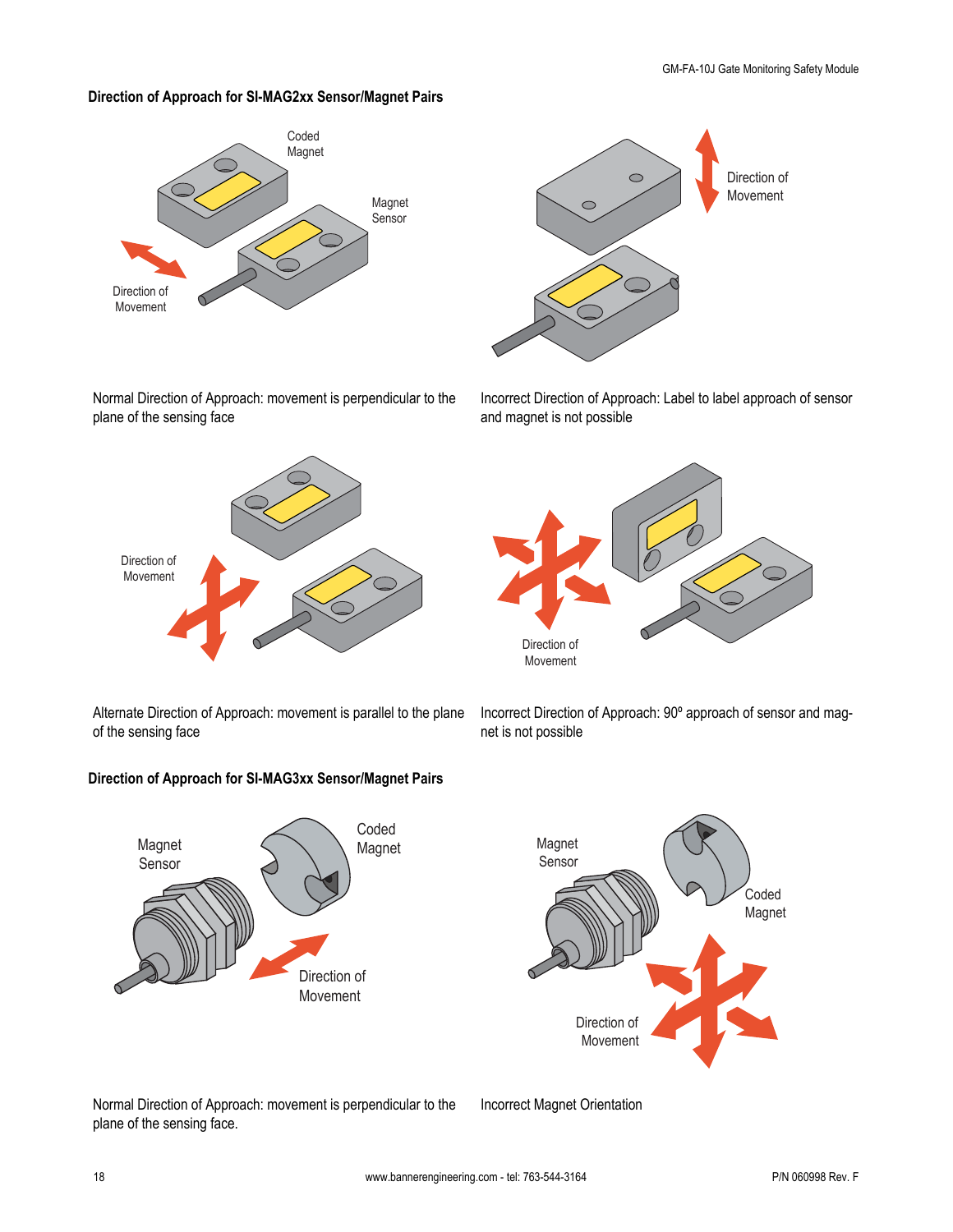<span id="page-18-0"></span>Important! The magnet mounting holes must be oriented as shown, relative to the sensor cable position.



Alternate Direction of Approach: movement is parallel to the plane of the sensing face.

Important! The magnet mounting holes must be oriented as shown, relative to the sensor cable position.

## **Repairs**

**Do not attempt any repairs to the Module. It contains no field-replaceable components.** Return it to the factory for warranty repair or replacement by contacting Banner Factory Application Engineering. They will attempt to troubleshoot the system from your description of the problem. If they conclude a component is defective, they will issue a return merchandise authorization (RMA) number for your paperwork and give you the proper shipping address.

**Pack the Module carefully. Damage that occurs in return shipping is not covered by warranty.**



### **CAUTION: Abuse of Module After Failure**

If an internal fault has occurred and the Module will not reset, **do not tap, strike, or otherwise attempt to correct the fault by a physical impact to the housing.** An internal relay may have failed in such a manner that its replacement is required.

**If the Module is not immediately replaced or repaired, multiple simultaneous failures may accumulate such that the safety function can not be guaranteed.**

## **Troubleshooting**

Model GM-FA-10J Gate Monitoring Safety Module provides five LED indicators.

| LED              | <b>Condition</b>                                | <b>Meaning</b>                                                                                                                                                                                      |
|------------------|-------------------------------------------------|-----------------------------------------------------------------------------------------------------------------------------------------------------------------------------------------------------|
| Power<br>(green) | ON                                              | Power is connected to terminals A1-A2.                                                                                                                                                              |
|                  | <b>OFF</b>                                      | No power or low power to terminals A1-A2, or internal power supply failure.                                                                                                                         |
| Fault (red)      | 0N                                              | External fault or configuration fault. The corresponding function LED will flash to indi-<br>cate the area where the fault has been detected. See Clearing Faults on page 20<br>for probable cause. |
|                  | Flashing                                        | Internal Fault. See Repairs on page 19.                                                                                                                                                             |
|                  | Flashing (along with the Power<br>LED flashing) | DIP Switch configuration fault. Check that switch positions are the same for both<br>Banks A and B.                                                                                                 |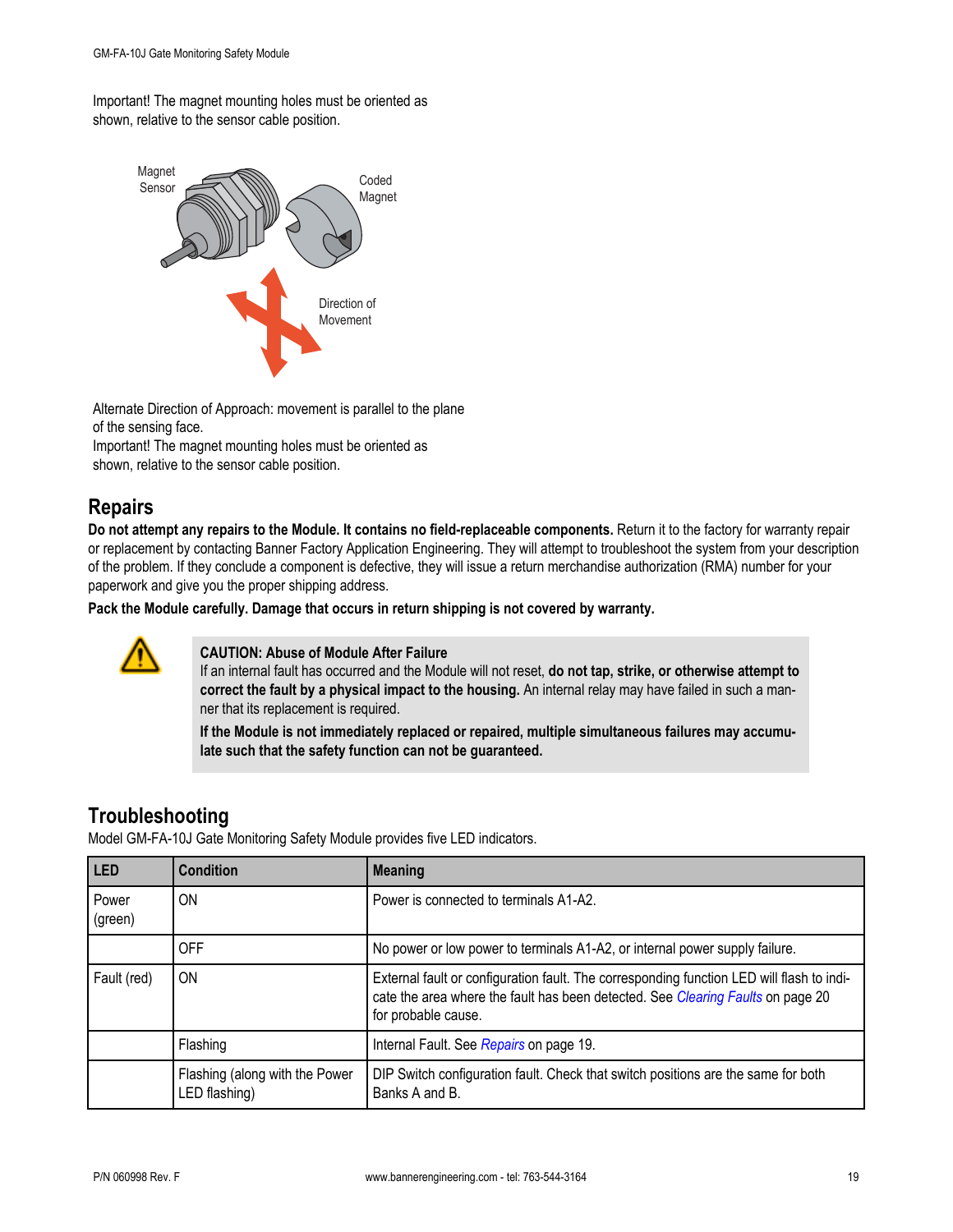<span id="page-19-0"></span>

| LED                | <b>Condition</b>                          | <b>Meaning</b>                                                                             |
|--------------------|-------------------------------------------|--------------------------------------------------------------------------------------------|
| Input 1<br>(green) | ON                                        | Guard 1 is closed and the inputs of Channel 1 are satisfied.                               |
|                    | OFF                                       | Guard 1 is open or the inputs of Channel 1 are not satisfied.                              |
|                    | Flashing (along with the Fault<br>LED ON) | See Clearing Faults on page 20 for probable cause.                                         |
| Input 2<br>(green) | ON                                        | Guard 2 is closed and the inputs of Channel 2 are satisfied.                               |
|                    | <b>OFF</b>                                | Guard 2 is open or the inputs of Channel 2 are not satisfied.                              |
|                    | Flashing (along with the Fault<br>LED ON) | See <i>Clearing Faults</i> on page 20 for probable cause.                                  |
| Output<br>(green)  | ON                                        | Both internal relays K1 and K2 are energized (13/14 and 23/24 are closed).                 |
|                    | <b>OFF</b>                                | Both internal relays K1 and K2 are de-energized (13/14 and 23/24 are opened).              |
|                    | Flashing                                  | Reset requested. Cycle the Reset input (button) (open, closed, open) to enter RUN<br>mode. |
|                    | Flashing (along with the Fault<br>LED ON) | See Clearing Faults on page 20 for probable cause.                                         |

### **Clearing Faults**

To clear a fault condition, first correct the problem and then cycle the input channels to the module (open and close the guards). When the Fault LED lights, the corresponding Function LED will flash to indicate the problem. If the Fault LED is flashing, refer to *[Repairs](#page-18-0)* on page 19.

Input 1: S12/S13

Input 2: S22/S23

| LED               | <b>Fault, Probably Cause, and Procedures</b> |
|-------------------|----------------------------------------------|
| Power ON          | INPUT CHANNEL 1 FAULT (S11/S12/S13)          |
| Fault ON          | a. S13 Open (guard closed)                   |
| Input 1 FLASHING  | b. S12 Open (guard open)                     |
| Input 2 ON or OFF | c. S11 Open (guard is open or closed)        |
| Output OFF        | d. Short between S11 and S12                 |
| Power ON          | INPUT CHANNEL 2 FAULT (S21/S22/S23)          |
| Fault ON          | a. S23 Open (guard closed)                   |
| Input 1 ON or OFF | b. S22 Open (guard open)                     |
| Input 2 FLASHING  | c. S21 Open (guard is open or closed)        |
| Output OFF        | d. Short between S21 and S22                 |
| Power ON          | SHORT BETWEEN INPUT CHANNELS                 |
| Fault ON          | a. Short between S11 and S21                 |
| Input 1 FLASHING  |                                              |
| Input 2 FLASHING  |                                              |
| Output OFF        |                                              |
| Power ON          | SIMULTANEITY FAULT                           |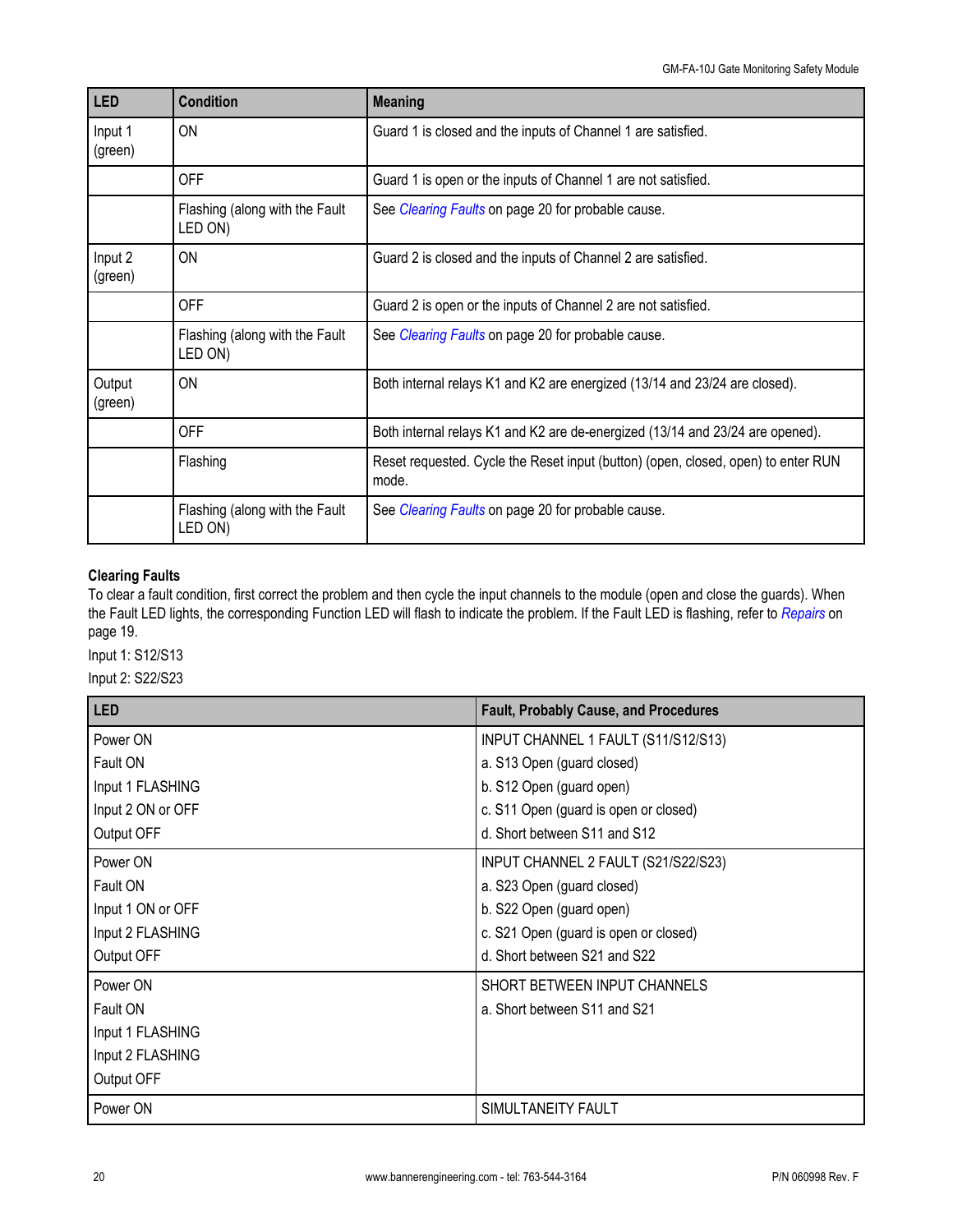| <b>LED</b>                                         | <b>Fault, Probably Cause, and Procedures</b>                                                                                                                  |
|----------------------------------------------------|---------------------------------------------------------------------------------------------------------------------------------------------------------------|
| Fault ON<br>Input 1 ON or OFF<br>Input 2 ON or OFF | a. 2-channel simultaneity > 3 seconds (configured for 2-channel<br>operation)<br>b. Channel simultaneity > 1 second (NO/NC did not switch within 1<br>second) |
| Output OFF                                         | See Configuration on page 3 for description of complementary<br>switching and 2-channel operation.                                                            |
| Power FLASHING                                     | <b>DIP-SWITCH ERROR</b>                                                                                                                                       |
| <b>Fault FLASHING</b><br>Input 1 OFF               | a. DIP-switch settings are incorrect; Bank A does not match Bank<br>B                                                                                         |
| Input 2 OFF                                        | See <i>Configuration</i> on page 10 for DIP-switch configuration.                                                                                             |
| Output OFF                                         |                                                                                                                                                               |
| Power ON                                           | <b>OPEN RESET FAULT</b>                                                                                                                                       |
| Fault ON                                           | a. Y1/Y2 open when configured for Auto Reset                                                                                                                  |
| Input 1 ON                                         | See Configuration on page 10 for Manual/Auto Reset information.                                                                                               |
| Input 2 ON                                         |                                                                                                                                                               |
| Output FLASHING                                    |                                                                                                                                                               |
| Power ON                                           | INTERNAL FAULT (See Repairs on page 19)                                                                                                                       |
| <b>Fault FLASHING</b>                              | a. Incorrect check sum                                                                                                                                        |
| Input 1 OFF                                        | b. Internal relay failure (e.g., welded contact due to inductive load<br>arcing.)                                                                             |
| Input 2 OFF                                        | c. Low input power                                                                                                                                            |
| Output OFF                                         | d. Other internal fault                                                                                                                                       |

# **EC Declaration of Conformity**

Banner Engineering Corp.

9714 Tenth Avenue North

Minneapolis, MN 55441-5019 USA

We herewith declare that GM-FA-10J Gate Monitoring Safety Module for industrial control is in conformity with the provisions of the Machinery Directive (Directive 98/37/EEC), and all essential Health and Safety Requirements have been met.

on dayle

R. Eagle / Engineering Manager

10/16/2009

Download the complete EC Declaration of Conformity as a PDF file at *[www.bannerengineering.com/ESMODULE](http://www.bannerengineering.com/ESMODULE)*

## **Banner Engineering Corp Limited Warranty**

Banner Engineering Corp. warrants its products to be free from defects in material and workmanship for one year following the date of shipment. Banner Engineering Corp. will repair or replace, free of charge, any product of its manufacture which, at the time it is returned to the factory, is found to have been defective during the warranty period. This warranty does not cover damage or liability for misuse, abuse, or the improper application or installation of the Banner product.

**THIS LIMITED WARRANTY IS EXCLUSIVE AND IN LIEU OF ALL OTHER WARRANTIES WHETHER EXPRESS OR IMPLIED (IN-CLUDING, WITHOUT LIMITATION, ANY WARRANTY OF MERCHANTABILITY OR FITNESS FOR A PARTICULAR PURPOSE), AND WHETHER ARISING UNDER COURSE OF PERFORMANCE, COURSE OF DEALING OR TRADE USAGE.**